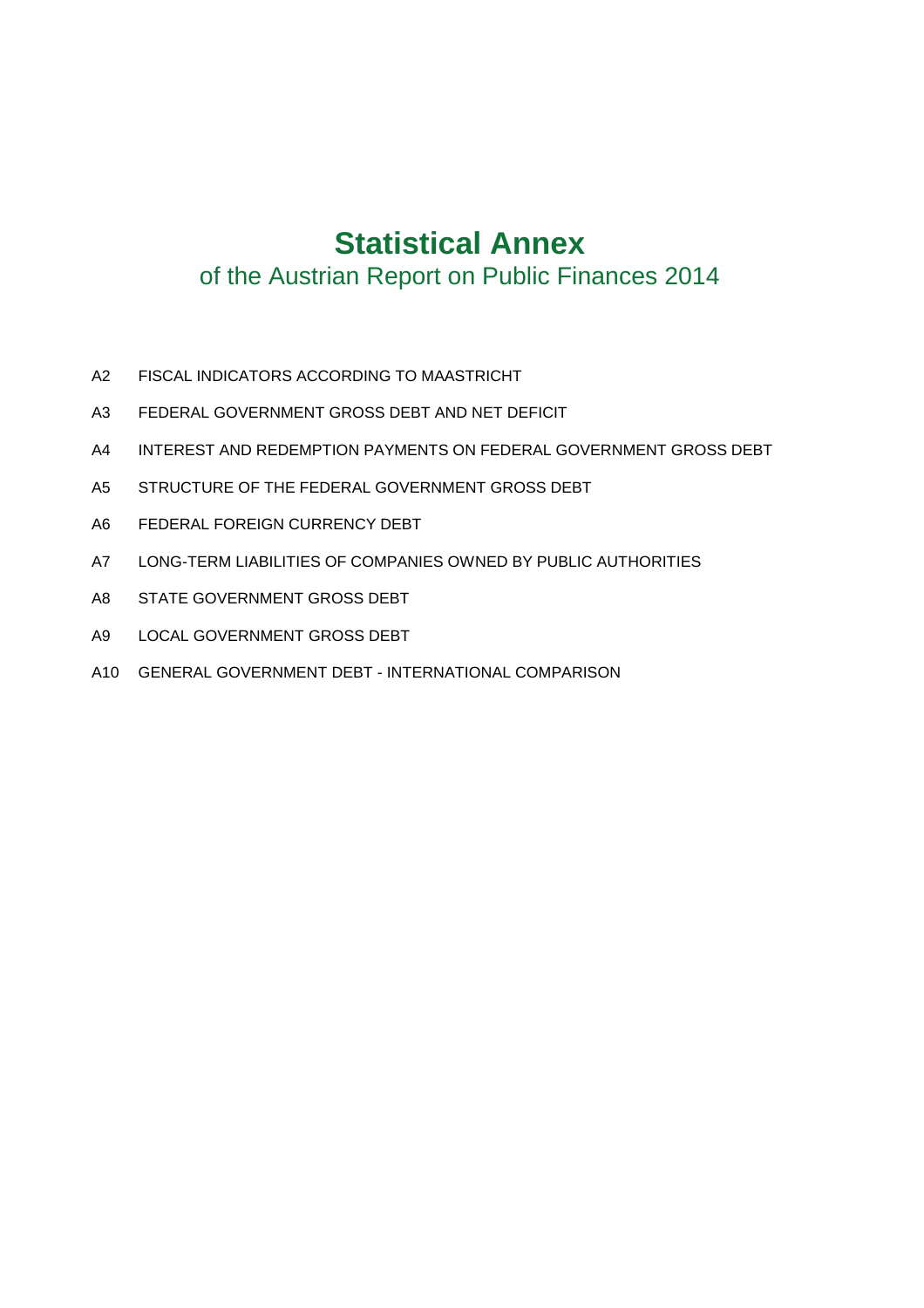### A 2 FISCAL INDICATORS ACCORDING TO MAASTRICHT

|            |           |                    |                    | General government net borrowing (-) / net lending $(+)^{1}$ |        |                       |           |          |
|------------|-----------|--------------------|--------------------|--------------------------------------------------------------|--------|-----------------------|-----------|----------|
|            |           | Central government |                    | State and local government                                   |        | Social security funds |           | Total    |
| Years      | EUR m.    | % of GDP           | EUR <sub>m</sub> . | % of GDP                                                     | EUR m. | % of GDP              | EUR m.    | % of GDP |
| 2000       | $-3.756$  | $-1,8$             | $-352$             | $-0,2$                                                       | $-260$ | $-0,1$                | $-4.367$  | $-2,0$   |
| 2001       | $-1.849$  | $-0,8$             | 488                | 0,2                                                          | 4      | 0,0                   | $-1.356$  | $-0,6$   |
| 2002       | $-3.042$  | $-1,3$             | 84                 | 0,0                                                          | -86    | 0,0                   | $-3.043$  | $-1,3$   |
| 2003       | $-4.090$  | $-1,8$             | 140                | 0,1                                                          | $-129$ | $-0,1$                | $-4.079$  | $-1,8$   |
| 2004       | $-11.144$ | $-4,6$             | $-190$             | $-0,1$                                                       | $-201$ | $-0,1$                | $-11.535$ | $-4,8$   |
| 2005       | $-6.242$  | $-2,5$             | $-50$              | 0,0                                                          | -60    | 0,0                   | $-6.351$  | $-2,5$   |
| 2006       | $-5.818$  | $-2,2$             | $-837$             | $-0,3$                                                       | $-3$   | 0,0                   | $-6.658$  | $-2,5$   |
| 2007       | $-3.207$  | $-1,1$             | $-257$             | $-0,1$                                                       | $-254$ | $-0,1$                | $-3.717$  | $-1,3$   |
| 2008       | $-3.921$  | $-1,3$             | $-454$             | $-0,2$                                                       | 147    | 0,1                   | $-4.229$  | $-1,4$   |
| 2009       | $-12.368$ | $-4,3$             | $-3.052$           | $-1,1$                                                       | 202    | 0,1                   | $-15.218$ | $-5,3$   |
| 2010       | $-9.929$  | $-3,4$             | $-3.728$           | $-1,3$                                                       | 553    | $-0,2$                | $-13.104$ | $-4,5$   |
| 2011       | $-7.212$  | $-2,3$             | $-1.328$           | $-0,4$                                                       | 633    | $-0,2$                | $-7.907$  | $-2,6$   |
| 2012       | $-6.884$  | $-2,2$             | $-578$             | $-0,2$                                                       | 542    | $-0,2$                | $-6.919$  | $-2,2$   |
| 2013       | $-4.432$  | $-1,4$             | $-131$             | 0,0                                                          | 418    | $-0,1$                | $-4.144$  | $-1,3$   |
| $2014^{2}$ | $-8.288$  | $-2,5$             | 100                | 0,0                                                          | 271    | 0,1                   | $-7.916$  | $-2,4$   |
| $2015^{3}$ | $-7.627$  | $-2,3$             | 0                  | 0,0                                                          | 335    | 0,1                   | $-7.292$  | $-2,2$   |

### General government net borrowing / net lending by sub-sectors

1) According to ESA 2010; 2004 including remission of the Austrian Federal Railways Debt to the Federal Government.

2) Preliminary data.

3) EDP notification data (estimate; Austrian Ministry of Finance as of March 2015).

Source: Statistics Austria and Austrian Ministry of Finance (last update: March 2015); GDP: WIFO (Austrian Institute of Economic Research; March 2015).

|            | Gross public debt <sup>1)</sup>  |                |                   |                            |                    |                       |         |          |  |  |  |  |
|------------|----------------------------------|----------------|-------------------|----------------------------|--------------------|-----------------------|---------|----------|--|--|--|--|
|            | Central government <sup>2)</sup> |                |                   | State and local government |                    | Social security funds |         | Total    |  |  |  |  |
| Years      | EUR <sub>m.</sub>                | % of GDP       | EUR <sub>m.</sub> | % of GDP                   | EUR <sub>m</sub> . | % of GDP              | EUR m.  | % of GDP |  |  |  |  |
| 2000       | 128.215                          | 60,1           | 11.325            | 5,3                        | 880                | 0,4                   | 140.420 | 65,9     |  |  |  |  |
| 2001       | 131.999                          | 60,0           | 13.300            | 6,0                        | 1.029              | 0,5                   | 146.328 | 66,5     |  |  |  |  |
| 2002       | 137.261                          | 60,7           | 11.478            | 5,1                        | 1.280              | 0,6                   | 150.019 | 66,3     |  |  |  |  |
| 2003       | 139.175                          | 60,2           | 11.003            | 4,8                        | 1.109              | 0,5                   | 151.286 | 65,5     |  |  |  |  |
| 2004       | 143.038                          | 59,2           | 12.061            | 5,0                        | 1.402              | 0,6                   | 156.501 | 64,8     |  |  |  |  |
| 2005       | 156.345                          | 61,8           | 14.731            | 5,8                        | 1.767              | 0,7                   | 172.842 | 68,3     |  |  |  |  |
| 2006       | 160.379                          | 60,2           | 16.418            | 6,2                        | 1.861              | 0,7                   | 178.658 | 67,0     |  |  |  |  |
| 2007       | 163.243                          | 57,8           | 18.389            | 6,5                        | 1.352              | 0,5                   | 182.984 | 64,8     |  |  |  |  |
| 2008       | 177.764                          | 60,9           | 20.544            | 7,0                        | 1.716              | 0,6                   | 200.024 | 68,5     |  |  |  |  |
| 2009       | 200.429                          | 70,0           | 25.183            | 8,8                        | 2.554              | 0,9                   | 228.166 | 79,7     |  |  |  |  |
| 2010       | 209.476                          | 71,2           | 31.015            | 10,5                       | 1.951              | 0,7                   | 242.442 | 82,4     |  |  |  |  |
| 2011       | 217.580                          | 70,5           | 33.917            | 11,0                       | 1.796              | 0,6                   | 253.293 | 82,1     |  |  |  |  |
| 2012       | 223.550                          | 70,5           | 33.221            | 10,5                       | 1.755              | 0,6                   | 258.526 | 81,5     |  |  |  |  |
| 2013       | 226.621                          | 70,2           | 32.656            | 10,1                       | 1.700              | 0,5                   | 260.977 | 80,9     |  |  |  |  |
| $2014^{3}$ | 243.585                          | 74,0           | 33.170            | 10,1                       | 1.334              | 0,4                   | 278.089 | 84,5     |  |  |  |  |
| $2015^{4}$ |                                  | $\blacksquare$ |                   |                            |                    |                       | 291.100 | 86,8     |  |  |  |  |

#### Gross public debt by sub-sectors

<sup>1)</sup> According to Maastricht (Council Regulation No. 220/2014).

<sup>2)</sup> Including financing of public entities.

<sup>3)</sup> Preliminary data.

<sup>4)</sup> EDP notification data (estimate; Austrian Ministry of Finance as of March 2015).

Source: Statistics Austria and Austrian Ministry of Finance (last update: March 2015); GDP: WIFO (March 2015).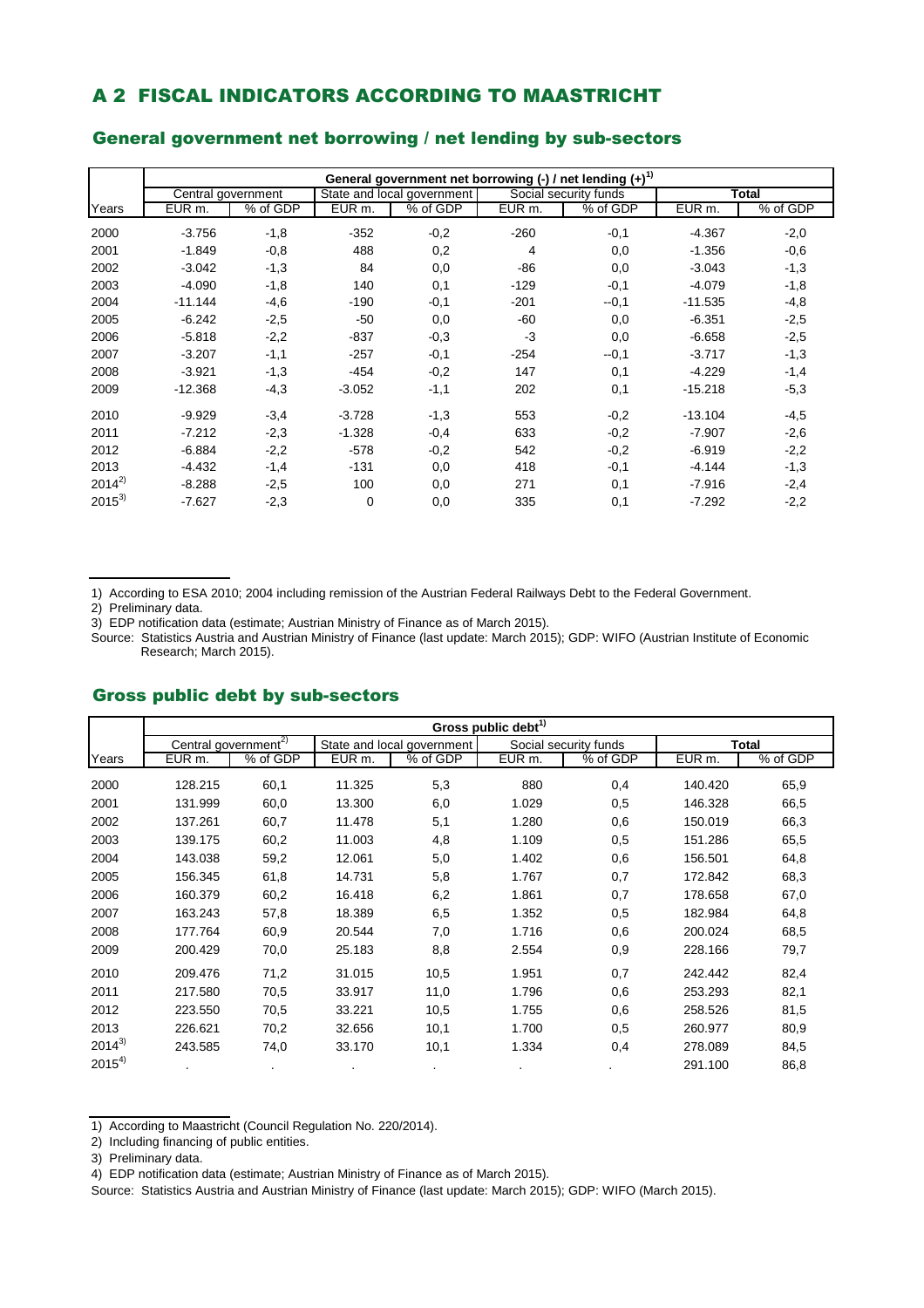### A 2 FISCAL INDICATORS ACCORDING TO MAASTRICHT (cont.)

|            | Net borrowing/net lending <sup>1)</sup> |          | Interest payments <sup>1)</sup> |          |          | Primary balance <sup>1)</sup> | WIFO <sup>2</sup> | Structural budget balance<br>EC <sup>3</sup> |
|------------|-----------------------------------------|----------|---------------------------------|----------|----------|-------------------------------|-------------------|----------------------------------------------|
| Years      | EUR m.                                  | % of GDP | EUR <sub>m.</sub>               | % of GDP | EUR m.   | % of GDP                      | % of GDP          | % of GDP                                     |
|            |                                         |          |                                 |          |          |                               |                   |                                              |
| 2000       | $-4.367$                                | $-2,0$   | 7.607                           | 3,6      | 3.239    | 1,5                           |                   |                                              |
| 2001       | $-1.356$                                | $-0,6$   | 7.953                           | 3,6      | 6.597    | 3,0                           |                   |                                              |
| 2002       | $-3.043$                                | $-1,3$   | 7.810                           | 3,5      | 4.766    | 2,1                           |                   |                                              |
| 2003       | $-4.079$                                | $-1,8$   | 7.373                           | 3,2      | 3.294    | 1,4                           |                   |                                              |
| 2004       | $-11.535$                               | $-4,8$   | 7.283                           | 3,0      | $-4.251$ | $-1,8$                        |                   | ٠                                            |
| 2005       | $-6.351$                                | $-2,5$   | 8.181                           | 3,2      | 1.829    | 0,7                           |                   | ٠                                            |
| 2006       | $-6.658$                                | $-2,5$   | 8.390                           | 3,1      | 1.732    | 0,6                           |                   | ٠                                            |
| 2007       | $-3.717$                                | $-1,3$   | 8.892                           | 3,1      | 5.175    | 1,8                           |                   | ٠                                            |
| 2008       | $-4.229$                                | $-1,4$   | 8.643                           | 3,0      | 4.415    | 1,5                           |                   | ٠                                            |
| 2009       | $-15.218$                               | $-5,3$   | 9.039                           | 3,2      | $-6.178$ | $-2,2$                        |                   | $\blacksquare$                               |
| 2010       | $-13.104$                               | $-4,5$   | 8.547                           | 2,9      | $-4.557$ | $-1,5$                        | $-3,1$            | $-3,0$                                       |
| 2011       | $-7.907$                                | $-2,6$   | 8.618                           | 2,8      | 710      | 0,2                           | $-2,4$            | $-2,4$                                       |
| 2012       | $-6.919$                                | $-2,2$   | 8.378                           | 2,6      | 1.459    | 0,5                           | $-1,7$            | $-1,8$                                       |
| 2013       | $-4.144$                                | $-1,3$   | 8.038                           | 2,5      | 3.893    | 1,2                           | $-1,0$            | $-1,1$                                       |
| $2014^{4}$ | $-7.916$                                | $-2,4$   | 7.795                           | 2,4      | $-121$   | 0,0                           | $-0.3$            | $-0,4$                                       |
| $2015^{5}$ | $-7.292$                                | $-2,2$   | 7.490                           | 2,2      | 198      | 0,1                           | $-0,5$            | $-0,8$                                       |

### General government net borrowing / net lending, interest payments, primary and structural budget balance

1) According to ESA 2010; 2004 including remission of the Austrian Federal Railways Debt to the Federal Government.

2) According to the Austrian Institute of Economic Research.

3) According to the European Commission.

4) Preliminary Data.

5) EDP notification data (estimate; Austrian Ministry of Finance as of March 2015).

Source: Statistics Austria, Austrian Ministry of Finance, Austrian Institute of Economic Research (GDP; March 2015) and European Commission (May 2015).

### General government total expenditure, revenue and taxes

|            |                    | Expenditure <sup>1)</sup> <sup>2)</sup> |         | Revenue <sup>1)</sup> |                    | Taxes STAT <sup>3)</sup> | Taxes $EC^{4)}$ |
|------------|--------------------|-----------------------------------------|---------|-----------------------|--------------------|--------------------------|-----------------|
| Years      | EUR <sub>m</sub> . | % of GDP                                | EUR m.  | % of GDP              | EUR <sub>m</sub> . | % of GDP                 | in % des BIP    |
| 2000       | 107.313            | 50,3                                    | 102.945 | 48,3                  | 90.383             | 42,4                     | 43,6            |
| 2001       | 112.282            | 51,0                                    | 110.926 | 50,4                  | 96.685             | 43,9                     | 45,2            |
| 2002       | 114.721            | 50,7                                    | 111.678 | 49,3                  | 96.657             | 42,7                     | 43,9            |
| 2003       | 117.837            | 51,0                                    | 113.758 | 49,2                  | 98.253             | 42,5                     | 43,7            |
| 2004       | 129.049            | 53,4                                    | 117.515 | 48,7                  | 101.514            | 42,0                     | 43,2            |
| 2005       | 128.980            | 51,0                                    | 122.629 | 48,5                  | 104.078            | 41,1                     | 42,1            |
| 2006       | 133.778            | 50,2                                    | 127.119 | 47,7                  | 108.055            | 40,5                     | 41,5            |
| 2007       | 138.632            | 49,1                                    | 134.915 | 47,8                  | 114.915            | 40,7                     | 41,5            |
| 2008       | 145.309            | 49,8                                    | 141.080 | 48,3                  | 121.302            | 41,6                     | 42,4            |
| 2009       | 154.808            | 54,1                                    | 139.590 | 48,8                  | 117.687            | 41,1                     | 42,0            |
| 2010       | 155.336            | 52,8                                    | 142.232 | 48,3                  | 120.726            | 41,0                     | 41,9            |
| 2011       | 156.806            | 50,8                                    | 148.899 | 48,2                  | 126.951            | 41,1                     | 41,9            |
| 2012       | 161.466            | 50,9                                    | 154.548 | 48,7                  | 132.473            | 41,8                     | 42,5            |
| 2013       | 164.052            | 50,9                                    | 159.907 | 49,6                  | 137.517            | 42,6                     | 43,3            |
| $2014^{5}$ | 171.936            | 52,3                                    | 164.020 | 49,9                  | 141.942            | 43,1                     | 43,8            |
| $2015^{6}$ | 174.675            | 52,1                                    | 167.384 | 49,9                  | 145.047            | 43,2                     | 44,0            |

1) According to ESA 2010; interest payments excluding swap transactions.

2) 2004 including remission of the Austrian Federal Railways Debt to the Federal Government.

3) General government tax revenue incl. actual social contributions (ESA Codes: D2+D5+D611+D91); incl. EU-own resources according to Statistics Austria.

4) General government tax revenue incl. actual and imputed social contributions; incl. EU-own resources according to European Commission.

5) Preliminary Data.

6) Austrian Stability Programme as of April 2015 (Austrian Ministry of Finance) and WIFO.

Source: Statistics Austria (last update: April 2015), Austrian Ministry of Finance; Austrian Institute of Economic Research (GDP; March 2015) and European Commission (May 2015).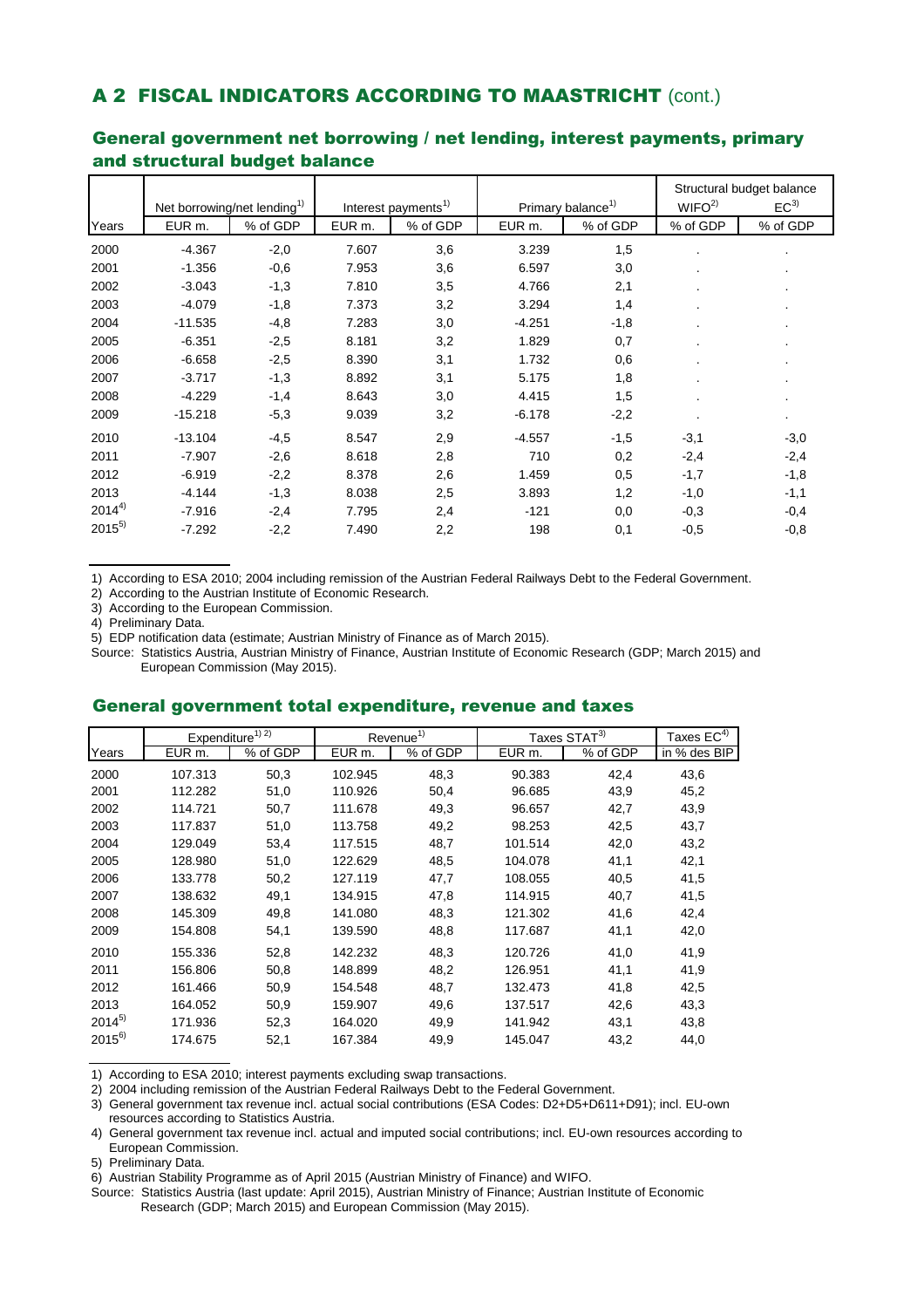# A 3 FEDERAL GOVERNMENT GROSS DEBT<sup>1)</sup> AND NET DEFICIT

|            | Net change        |        |                                  |                          |              |                | Debt              | in % of GDP                  |         |      |         |
|------------|-------------------|--------|----------------------------------|--------------------------|--------------|----------------|-------------------|------------------------------|---------|------|---------|
|            |                   |        |                                  |                          |              |                |                   | Foreign curr.                |         |      |         |
|            | Euro debt $^{2)}$ |        | Foreign curr. debt <sup>3)</sup> |                          | Total        |                | Euro debt $^{2)}$ | $debt^{3)}$                  | Total   | Debt | Net     |
| Years      | EUR <sub>m.</sub> | in %   | EUR m.                           | in %                     | EUR m.       | in %           | EUR m.            | EUR m.                       | EUR m.  |      | deficit |
| 1970       | 182               | 8,1    | 53                               | 5,7                      | 252          | 8,0            | 2.441             | 980                          | 3.421   | 12,5 | 0,6     |
| 1971       | 82                | 3,4    | $-99$                            | $-10,1$                  | $-16$        | $-0,5$         | 2.523             | 882                          | 3.405   | 11,2 | 0,4     |
| 1972       | 352               | 13,9   | $-133$                           | $-15,1$                  | 219          | 6,4            | 2.875             | 749                          | 3.623   | 10,4 | 0,3     |
| 1973       | 558               | 19,4   | $-93$                            | $-12,5$                  | 465          | 12,8           | 3.432             | 655                          | 4.088   | 10,4 | 1,3     |
| 1974       | 45                | 1,3    | 329                              | 50,1                     | 374          | 9,1            | 3.478             | 984                          | 4.462   | 9,9  | 1,9     |
| 1975       | 1.486             | 42,7   | 1.346                            | 136,8                    | 2.832        | 63,5           | 4.964             | 2.330                        | 7.294   | 15,3 | 4,5     |
| 1976       | 2.218             | 44,7   | 210                              | 9,0                      | 2.428        | 33,3           | 7.182             | 2.540                        | 9.722   | 17,5 | 4,5     |
| 1977       | 1.332             | 18,5   | 906                              | 35,7                     | 2.238        | 23,0           | 8.514             | 3.447                        | 11.961  | 19,5 | 3,6     |
| 1978       | 1.598             | 18,8   | 916                              | 26,6                     | 2.513        | 21,0           | 10.112            | 4.362                        | 14.474  | 22,3 | 4,1     |
| 1979       | 2.042             | 20,2   | 264                              | 6,0                      | 2.306        | 15,9           | 12.154            | 4.626                        | 16.780  | 23,6 | 3,4     |
| 1980       | 182               | 1,5    | 653                              | 14,1                     | 2.201        | 13,1           | 13.702            | 5.279                        | 18.981  | 24,9 | 2,9     |
| 1981       | 885               | 6,5    | 1.593                            | 30,2                     | 2.478        | 13,1           | 14.586            | 6.872                        | 21.459  | 26,4 | 2,5     |
| 1982       | 2.363             | 16,2   | 1.002                            | 14,6                     | 3.365        | 15,7           | 16.950            | 7.874                        | 24.824  | 28,4 | 4,0     |
| 1983       | 4.169             | 24,6   | 1.253                            | 15,9                     | 5.422        | 21,8           | 21.119            | 9.127                        | 30.246  | 32,5 | 5,3     |
| 1984       | 4.377             | 20,7   | $-482$                           | $-5,3$                   | 3.895        | 12,9           | 25.496            | 8.645                        | 34.141  | 34,9 | 4,4     |
| 1985       | 4.075             | 16,0   | $-17$                            | $-0,2$                   | 4.057        | 11,9           | 29.570            | 8.628                        | 38.198  | 37,0 | 4,4     |
| 1986       | 6.204             | 21,0   | 428                              | 5,0                      | 6.632        | 17,4           | 35.774            | 9.055                        | 44.830  | 41,2 | 5,1     |
| 1987       | 5.852             | 16,4   | 10                               | 0,1                      | 5.862        | 13,1           | 41.626            | 9.065                        | 50.691  | 44,9 | 4,7     |
| 1988       | 3.131             | 7,5    | 441                              | 4,9                      | 3.572        | 7,0            | 44.757            | 9.506                        | 54.263  | 45,8 | 4,1     |
| 1989       | 4.249             | 9,5    | $-361$                           | $-3,8$                   | 3.888        | 7,2            | 49.006            | 9.145                        | 58.150  | 45,9 | 3,6     |
| 1990       | 3.773             | 7,7    | 692                              | 7,6                      | 4.465        | 7,7            | 52.779            | 9.837                        | 62.616  | 46,0 | 3,4     |
| 1991       | 4.581             | 8,7    | 952                              | 9,7                      | 5.533        | 8,8            | 57.360            | 10.789                       | 68.149  | 46,7 | 3,1     |
| 1992       | 2.221             | 3,9    | 1.721                            | 16,0                     | 3.942        | 5,8            | 59.581            | 12.510                       | 72.091  | 46,8 | 3,1     |
| 1993       | 5.471             | 9,2    | 2.959                            | 23,7                     | 8.430        | 11,7           | 65.052            | 15.469                       | 80.521  | 50,6 | 4,5     |
| 1994       | 5.052             | 7,8    | 3.494                            | 22,6                     | 8.547        | 10,6           | 70.104            | 18.963                       | 89.068  | 53,3 | 4,6     |
| 1995       | 6.295             | 9,0    | 2.193                            | 11,6                     | 8.488        | 9,5            | 76.400            | 21.156                       | 97.556  | 55,4 | 4,9     |
| 1996       | 3.602             | 4,7    | 356                              | 1,7                      | 3.958        | 4,1            | 80.001            | 21.512                       | 101.514 | 55,7 | 3,6     |
| 1997       | 5.099             | 6,4    | 647                              | 3,0                      | 5.746        | 5,7            | 85.100            | 22.160                       | 107.260 | 57,0 | 2,6     |
| 1998       | $-1.366$          | $-1,6$ | 5.709                            | 25,8                     | 4.343        | 4,0            | 83.734            | 27.869                       | 111.603 | 57,0 | 2,5     |
| $1998^{4}$ |                   |        |                                  |                          |              |                | 97.939            | 13.664                       | 111.603 | 57,0 | 2,5     |
| 1999       | 3.257             | 3,3    | 3.115                            | 22,8                     | 6.372        | $\cdot$<br>5,7 | 101.196           | 16.778                       | 117.974 | 58,0 | 2,4     |
| 2000       | 2.788             |        | $-56$                            |                          |              |                | 103.984           | 16.722                       | 120.705 |      |         |
| 2001       | 1.236             | 2,8    | $-529$                           | $-0,3$                   | 2.731<br>707 | 2,3            | 105.220           |                              | 121.413 | 56,6 | 1,3     |
|            |                   | 1,2    |                                  | $-3,2$                   |              | 0,6            |                   | 16.193                       |         | 55,2 | 0,6     |
| 2002       | 3.028             | 2,9    | $-487$                           | $-3,0$                   | 2.541        | 2,1            | 108.248           | 15.705                       | 123.953 | 54,8 | 1,1     |
| 2003       | 4.730             | 4,4    | $-1.806$                         | $-11,5$                  | 2.924        | 2,4            | 112.979           | 13.899                       | 126.878 | 54,9 | 1,5     |
| 2004       | 9.460             | 8,4    | $-787$                           | $-5,7$                   | 8.673        | 6,8            | 122.439           | 13.112                       | 135.550 | 56,1 | 1,9     |
| 2005       | 7.256             | 5,9    | $-1.477$                         | $-11,3$                  | 5.779        | 4,3            | 129.694           | 11.635                       | 141.329 | 55,9 | 1,8     |
| 2006       | 7.252             | 5,6    | $-3.316$                         | $-28,5$                  | 3.936        | 2,8            | 136.946           | 8.319                        | 145.265 | 54,5 | 1,7     |
| 2007       | 3.136             | 2,3    | $-1.025$                         | $-12,3$                  | 2.111        | 1,5            | 140.082           | 7.294                        | 147.376 | 52,2 | 1,0     |
| 2008       | 14.019            | 10,0   | 576                              | 7,9                      | 14.595       | 9,9            | 154.102           | 7.869                        | 161.971 | 55,5 | 3,3     |
| 2009       | 9.521             | 6,2    | $-2.777$                         | $-35,3$                  | 6.744        | 4,2            | 163.623           | 5.092                        | 168.715 | 59,0 | 2,5     |
| 2010       | 9.291             | 5,7    | $-1.236$                         | $-24,3$                  | 8.055        | 4,8            | 172.914           | 3.856                        | 176.770 | 60,1 | 2,7     |
| 2011       | 7.637             | 4,4    | $-1.232$                         | $-31,9$                  | 6.405        | 3,6            | 180.551           | 2.624                        | 183.176 | 59,3 | 1,4     |
| 2012       | 8.999             | 5,0    | $-2.624$                         | $-100,0$                 | 6.375        | 3,5            | 189.550           | $\blacksquare$               | 189.550 | 59,8 | 2,2     |
| 2013       | 4.392             | 2,3    | $\blacksquare$                   | $\blacksquare$           | 4.392        | 2,3            | 193.942           | $\qquad \qquad \blacksquare$ | 193.942 | 60,1 | 1,3     |
| 2014       | 2.269             | 1,2    | $\blacksquare$                   | $\overline{\phantom{0}}$ | 2.269        | 1,2            | 196.211           | $\qquad \qquad \blacksquare$ | 196.211 | 59,4 | 1,0     |

<sup>1)</sup> Since 1989 including derivatives (swap transactions), since 1993 excluding own holdings of federal securities, since 1998 excluding public entities-debt.

<sup>2)</sup> Euro debt; Schilling debt until the end of 1998.

<sup>3)</sup> Foreign currency debt converted to euro at mid-market exchange rates at year-end.

<sup>4)</sup> Retrograde calculation.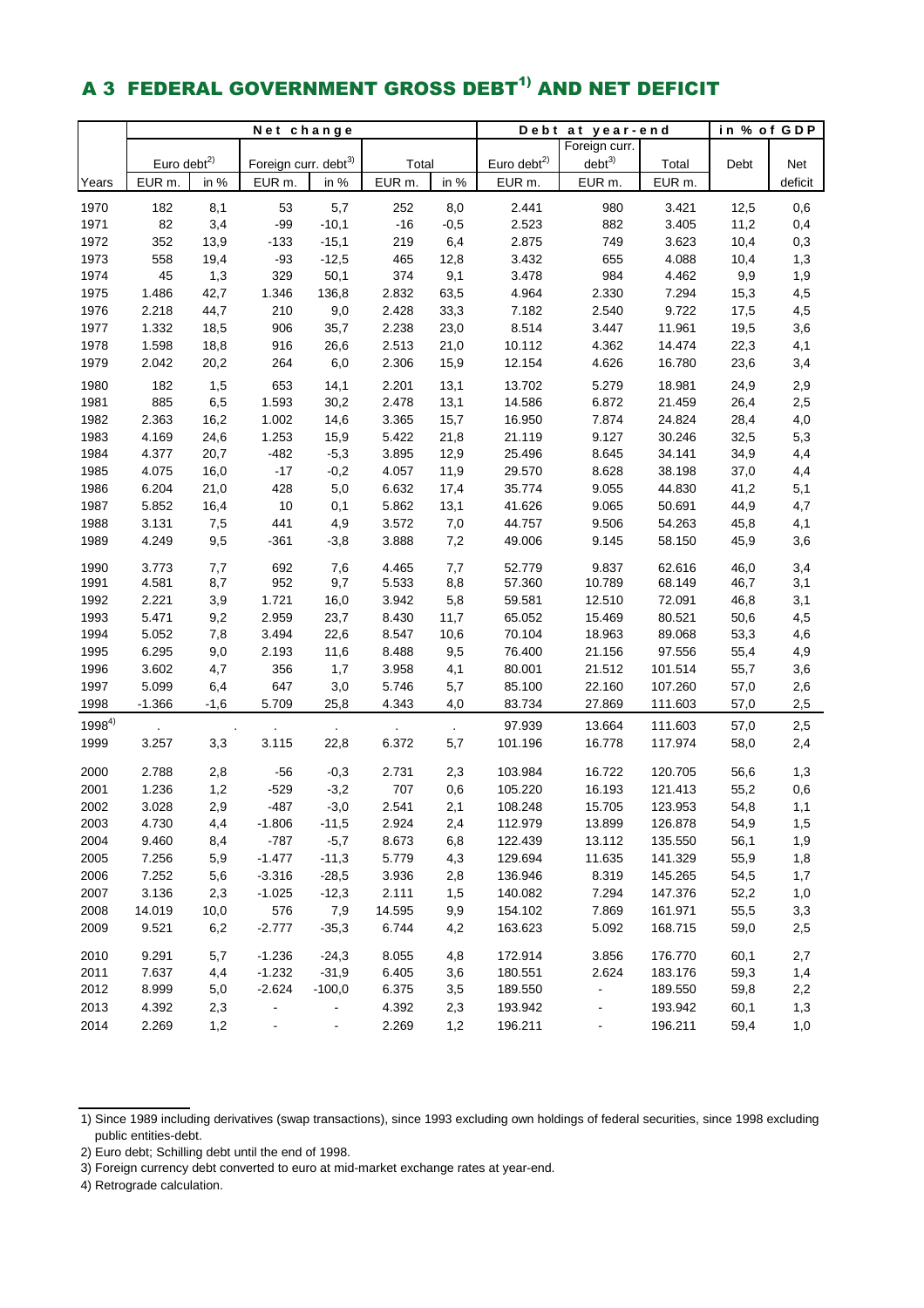## A 4 INTEREST AND REDEMPTION PAYMENTS ON FEDERAL GOVERNMENT GROSS DEBT

|              |                | Servicing costs for euro-denominated debt <sup>2)</sup> |                | Servicing costs for foreign currency debt |                |            |                    |              |            |                |
|--------------|----------------|---------------------------------------------------------|----------------|-------------------------------------------|----------------|------------|--------------------|--------------|------------|----------------|
|              | Interest       | Other                                                   |                | Redemption                                | Euro-debt      | Interest   | Other              |              | Redemption | Foreign curr.  |
| Jahre        | payments       | $\text{costs}^3$                                        | <b>Total</b>   | payments                                  | total          | payments   | costs <sup>3</sup> | <b>Total</b> | payments   | debt total     |
|              |                |                                                         |                |                                           |                |            |                    |              |            |                |
| 1970         |                |                                                         |                |                                           | 426            |            |                    |              |            | 150            |
| 1971         |                |                                                         |                |                                           | 469            |            |                    |              |            | 206            |
| 1972         |                |                                                         |                |                                           | 525            |            |                    |              |            | 172            |
| 1973         |                |                                                         |                |                                           | 578            |            |                    |              |            | 95             |
| 1974         |                |                                                         |                |                                           | 615            |            |                    |              |            | 165            |
| 1975         |                |                                                         |                |                                           | 805            |            |                    |              |            | 168            |
| 1976         |                |                                                         |                |                                           | 1.102          |            |                    |              |            | 334            |
| 1977         |                |                                                         |                |                                           | 1.336          |            | $\blacksquare$     |              |            | 316            |
| 1978         | 676            | 44                                                      | 720            | 1.052                                     | 1.772          | 261        | 22                 | 282          | 93         | 376            |
| 1979         | 790            | 42                                                      | 832            | 1.021                                     | 1.854          | 299        | 12                 | 311          | 286        | 597            |
| 1980         | 920            | 41                                                      | 961            | 1.073                                     | 2.034          | 319        | 15                 | 333          | 248        | 581            |
| 1981         | 1.077          | 36                                                      | 1.113          | 1.544                                     | 2.658          | 383        | 13                 | 395          | 212        | 607            |
| 1982         | 1.310          | 46                                                      | 1.355          | 1.506                                     | 2.862          | 488        | 23                 | 511          | 326        | 837            |
| 1983         | 1.411          | 62                                                      | 1.473          | 1.473                                     | 2.946          | 502        | 16                 | 518          | 383        | 901            |
| 1984         | 1.799          | 68                                                      | 1.867          | 1.610                                     | 3.477          | 564        | 22                 | 586          | 775        | 1.362          |
| 1985         | 2.129          | 56                                                      | 2.184          | 1.552                                     | 3.736          | 537        | 40                 | 577          | 749        | 1.326          |
| 1986         | 2.418          | 34                                                      | 2.452          | 1.491                                     | 3.943          | 534        | 72                 | 606          | 952        | 1.559          |
| 1987<br>1988 | 2.873<br>3.133 | 61<br>55                                                | 2.934<br>3.188 | 1.724<br>1.936                            | 4.658<br>5.124 | 553<br>520 | 32<br>51           | 585<br>571   | 827<br>918 | 1.412<br>1.489 |
|              |                |                                                         |                |                                           |                |            |                    |              | 517        | 1.097          |
| 1989         | 3.315          | 63                                                      | 3.378          | 2.005                                     | 5.383          | 551        | 30                 | 580          |            |                |
| 1990         | 3.717          | 73                                                      | 3.790          | 1.708                                     | 5.498          | 588        | 26                 | 614          | 685        | 1.298          |
| 1991         | 4.189          | 91                                                      | 4.280          | 2.137                                     | 6.417          | 640        | 26                 | 666          | 239        | 905            |
| 1992         | 4.546          | 84                                                      | 4.630          | 2.360                                     | 6.989          | 684        | 37                 | 721          | 708        | 1.429          |
| 1993         | 4.718          | 21                                                      | 4.739          | 2.639                                     | 7.377          | 747        | 27                 | 773          | 1.348      | 2.121          |
| 1994         | 4.596          | 121                                                     | 4.717          | 3.989                                     | 8.707          | 880        | 32                 | 912          | 886        | 1.798          |
| 1995         | 4.873          | 116                                                     | 4.988          | 6.864                                     | 11.852         | 1.073      | 48                 | 1.121        | 1.753      | 2.874          |
| 1996         | 5.235          | 140                                                     | 5.375          | 6.210                                     | 11.585         | 1.023      | 36                 | 1.059        | 1.610      | 2.669          |
| 1997         | 5.282          | 49                                                      | 5.331          | 5.621                                     | 10.952         | 1.099      | 18                 | 1.117        | 1.360      | 2.478          |
| 1998         | 5.423          | $-105$                                                  | 5.318          | 9.252                                     | 14.571         | 1.126      | $-190$             | 936          | 1.743      | 2.679          |
| 1999         | 6.034          | 0                                                       | 6.034          | 11.126                                    | 17.160         | 607        | 4                  | 612          | 433        | 1.045          |
| 2000         | 6.025          | 211                                                     | 6.237          | 11.312                                    | 17.548         | 736        | 20                 | 756          | 2.008      | 2.764          |
| 2001         | 5.911          | $-88$                                                   | 5.823          | 9.706                                     | 15.529         | 649        | -9                 | 640          | 1.650      | 2.291          |
| 2002         | 6.044          | $-32$                                                   | 6.012          | 12.459                                    | 18.471         | 533        | 24                 | 557          | 1.975      | 2.532          |
| 2003         | 5.782          | $-54$                                                   | 5.729          | 14.697                                    | 20.425         | 520        | 8                  | 527          | 1.572      | 2.099          |
| 2004         | 5.930          | $-31$                                                   | 5.900          | 13.203                                    | 19.103         | 432        | $-100$             | 332          | 1.853      | 2.185          |
| 2005         | 6.385          | $-200$                                                  | 6.185          | 18.117                                    | 24.303         | 404        | $-123$             | 281          | 1.444      | 1.725          |
| 2006         | 6.585          | 156                                                     | 6.741          | 15.584                                    | 22.325         | 336        | $-230$             | 105          | 2.492      | 2.597          |
| 2007         | 6.407          | 545                                                     | 6.952          | 18.971                                    | 25.923         | 235        | $-431$             | $-195$       | 964        | 768            |
|              | 6.394          |                                                         |                |                                           |                |            |                    |              |            |                |
| 2008         |                | 63                                                      | 6.457          | 9.731                                     | 16.188         | 238        | $\boldsymbol{7}$   | 246          | 690        | 936            |
| 2009         | 6.497          | $-25$                                                   | 6.472          | 22.276                                    | 28.748         | 252        | $-5$               | 246          | 2.988      | 3.234          |
| 2010         | 6.787          | $-1.209$                                                | 5.578          | 15.638                                    | 21.216         | 151        | 0                  | 151          | 1.788      | 1.939          |
| 2011         | 7.077          | $-398$                                                  | 6.679          | 13.884                                    | 20.563         | 125        | 1                  | 126          | 696        | 822            |
| 2012         | 7.428          | $-918$                                                  | 6.510          | 17.410                                    | 23.920         | 105        | 0                  | 105          | 1.891      | 1.996          |
| 2013         | 7.303          | $-907$                                                  | 6.397          | 22.779                                    | 29.176         | $\pmb{0}$  | 0                  | $\pmb{0}$    | 0          | 0              |
| 2014         | 7.308          | $-605$                                                  | 6.703          | 25.757                                    | 32.460         | 0          | 0                  | 0            | 0          | 0              |
| $2015^{4}$   | 7.061          | $-520$                                                  | 6.542          | 19.357                                    | 25.899         | 0          | 1                  | 1            | $\pmb{0}$  | 1              |

**Federal debt servicing costs1)** (EUR million)

4) Budget estimate (cash flow budget).

<sup>1)</sup> Since 1989 including derivatives (swap transactions), including own holdings of federal securities.

<sup>2)</sup> Servicing costs for schilling-denominated debt until the end of 1998.

<sup>3)</sup> Other expenditures (commissions, issuing costs) and other revenues (issuing profits, lending fees).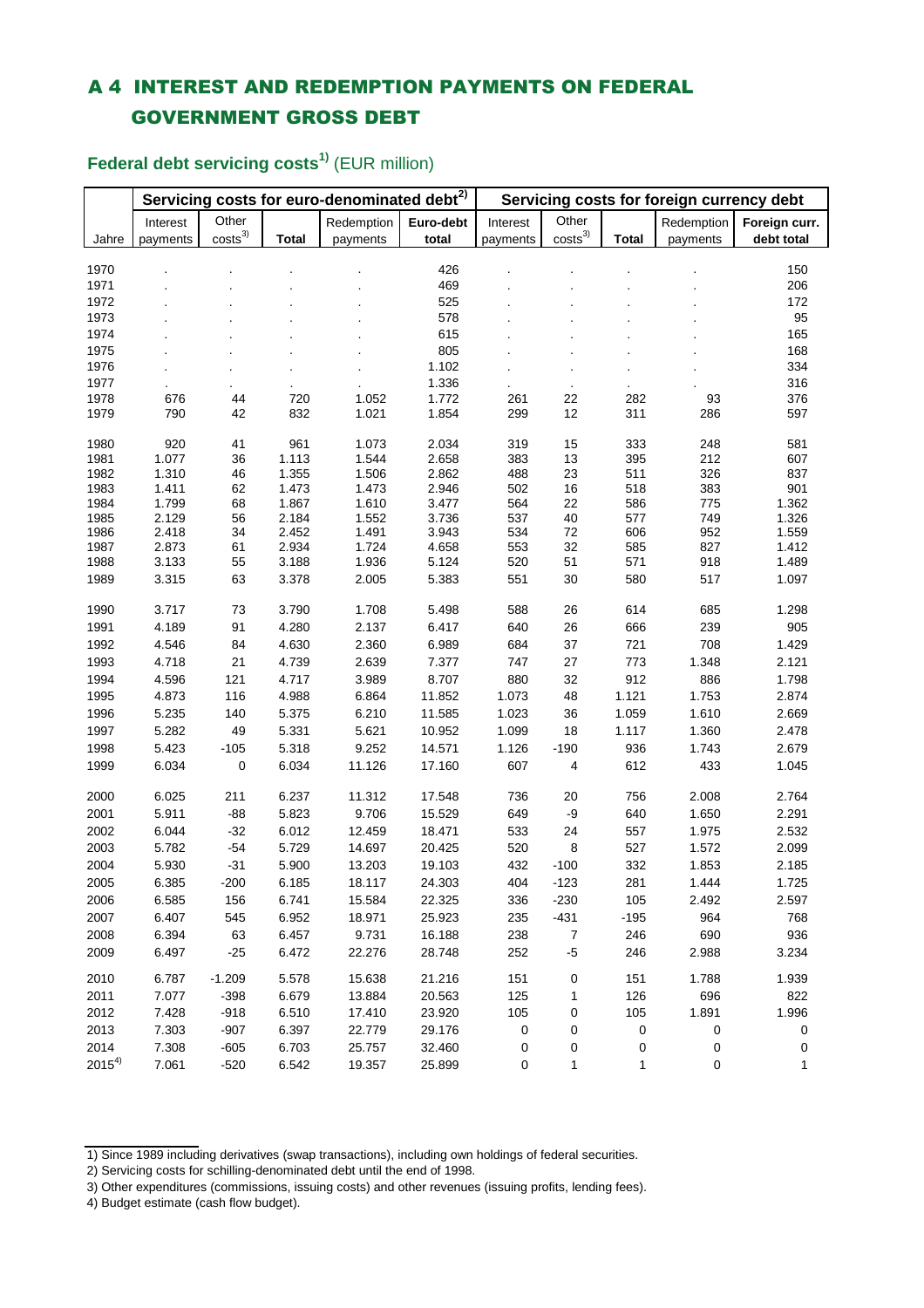## A 4 INTEREST AND REDEMPTION PAYMENTS ON FEDERAL GOVERNMENT GROSS DEBT (cont.)

|            | <b>Total federal debt servicing costs</b> |                    |       |            |                     |  |  |  |  |  |  |  |
|------------|-------------------------------------------|--------------------|-------|------------|---------------------|--|--|--|--|--|--|--|
|            | Interest                                  | Other              |       | Redemption | <b>Federal debt</b> |  |  |  |  |  |  |  |
| Jahre      | payments                                  | costs <sup>2</sup> | Total | payments   | total               |  |  |  |  |  |  |  |
|            |                                           |                    |       |            |                     |  |  |  |  |  |  |  |
| 1970       | 198                                       | 16                 | 214   | 362        | 576                 |  |  |  |  |  |  |  |
| 1971       | 213                                       | 22                 | 235   | 440        | 675                 |  |  |  |  |  |  |  |
| 1972       | 218                                       | 24                 | 242   | 454        | 696                 |  |  |  |  |  |  |  |
| 1973       | 235                                       | 26                 | 261   | 412        | 673                 |  |  |  |  |  |  |  |
| 1974       | 265                                       | 15                 | 280   | 500        | 780                 |  |  |  |  |  |  |  |
| 1975       | 343                                       | 85                 | 428   | 545        | 973                 |  |  |  |  |  |  |  |
| 1976       | 572                                       | 84                 | 656   | 780        | 1.436               |  |  |  |  |  |  |  |
| 1977       | 717                                       | 64                 | 781   | 871        | 1.652               |  |  |  |  |  |  |  |
| 1978       | 937                                       | 65                 | 1.002 | 1.146      | 2.148               |  |  |  |  |  |  |  |
| 1979       | 1.089                                     | 55                 | 1.144 | 1.307      | 2.451               |  |  |  |  |  |  |  |
| 1980       | 1.239                                     | 56                 | 1.294 | 1.321      | 2.615               |  |  |  |  |  |  |  |
| 1981       | 1.460                                     | 49                 | 1.509 | 1.756      | 3.265               |  |  |  |  |  |  |  |
| 1982       | 1.798                                     | 69                 | 1.867 | 1.832      | 3.699               |  |  |  |  |  |  |  |
| 1983       | 1.913                                     | 78                 | 1.991 | 1.857      | 3.848               |  |  |  |  |  |  |  |
| 1984       | 2.363                                     | 90                 | 2.453 | 2.386      | 4.839               |  |  |  |  |  |  |  |
| 1985       | 2.666                                     | 96                 | 2.761 | 2.301      | 5.062               |  |  |  |  |  |  |  |
| 1986       | 2.952                                     | 106                | 3.058 | 2.444      | 5.502               |  |  |  |  |  |  |  |
| 1987       | 3.427                                     | 93                 | 3.519 | 2.551      | 6.070               |  |  |  |  |  |  |  |
| 1988       | 3.653                                     | 107                | 3.760 | 2.853      | 6.613               |  |  |  |  |  |  |  |
| 1989       | 3.865                                     | 93                 | 3.958 | 2.522      | 6.480               |  |  |  |  |  |  |  |
| 1990       | 4.305                                     | 99                 | 4.404 | 2.392      | 6.796               |  |  |  |  |  |  |  |
| 1991       | 4.829                                     | 117                | 4.946 | 2.376      | 7.322               |  |  |  |  |  |  |  |
| 1992       | 5.230                                     | 121                | 5.351 | 3.068      | 8.418               |  |  |  |  |  |  |  |
| 1993       | 5.464                                     | 48                 | 5.512 | 3.986      | 9.498               |  |  |  |  |  |  |  |
| 1994       | 5.476                                     | 153                | 5.629 | 4.875      | 10.504              |  |  |  |  |  |  |  |
| 1995       | 5.946                                     | 164                | 6.109 | 8.617      | 14.726              |  |  |  |  |  |  |  |
| 1996       | 6.259                                     | 175                | 6.434 | 7.820      | 14.254              |  |  |  |  |  |  |  |
| 1997       | 6.381                                     | 67                 | 6.448 | 6.982      | 13.430              |  |  |  |  |  |  |  |
| 1998       | 6.549                                     | $-295$             | 6.254 | 10.995     | 17.249              |  |  |  |  |  |  |  |
| 1999       | 6.641                                     | 4                  | 6.646 | 11.559     | 18.205              |  |  |  |  |  |  |  |
|            |                                           | 231                | 6.993 | 13.320     |                     |  |  |  |  |  |  |  |
| 2000       | 6.761                                     |                    |       |            | 20.313              |  |  |  |  |  |  |  |
| 2001       | 6.560                                     | -96                | 6.463 | 11.357     | 17.820              |  |  |  |  |  |  |  |
| 2002       | 6.577                                     | -9                 | 6.569 | 14.435     | 21.003              |  |  |  |  |  |  |  |
| 2003       | 6.302                                     | $-46$              | 6.256 | 16.269     | 22.525              |  |  |  |  |  |  |  |
| 2004       | 6.362                                     | $-131$             | 6.231 | 15.056     | 21.288              |  |  |  |  |  |  |  |
| 2005       | 6.789                                     | -323               | 6.466 | 19.561     | 26.027              |  |  |  |  |  |  |  |
| 2006       | 6.920                                     | -75                | 6.846 | 18.076     | 24.922              |  |  |  |  |  |  |  |
| 2007       | 6.642                                     | 114                | 6.757 | 19.935     | 26.691              |  |  |  |  |  |  |  |
| 2008       | 6.632                                     | 70                 | 6.702 | 10.421     | 17.123              |  |  |  |  |  |  |  |
| 2009       | 6.749                                     | $-30$              | 6.718 | 25.264     | 31.983              |  |  |  |  |  |  |  |
| 2010       | 6.938                                     | $-1.209$           | 5.729 | 17.426     | 23.155              |  |  |  |  |  |  |  |
| 2011       | 7.202                                     | -397               | 6.805 | 14.580     | 21.385              |  |  |  |  |  |  |  |
| 2012       | 7.533                                     | $-917$             | 6.615 | 19.301     | 25.916              |  |  |  |  |  |  |  |
| 2013       | 7.303                                     | $-907$             | 6.397 | 22.779     | 29.176              |  |  |  |  |  |  |  |
| 2014       | 7.308                                     | $-605$             | 6.703 | 25.757     | 32.460              |  |  |  |  |  |  |  |
| $2015^{3}$ | 7.061                                     | $-518$             | 6.543 | 19.357     | 25.900              |  |  |  |  |  |  |  |

## **Federal debt servicing costs1)** (EUR million)

<sup>1)</sup> Since 1989 including derivatives (swap transactions), including own holdings of federal securities.

<sup>2)</sup> Other expenditures (commissions, issuing costs) and other revenues (issuing profits, lending fees).

<sup>3)</sup> Budget estimate (cash flow budget).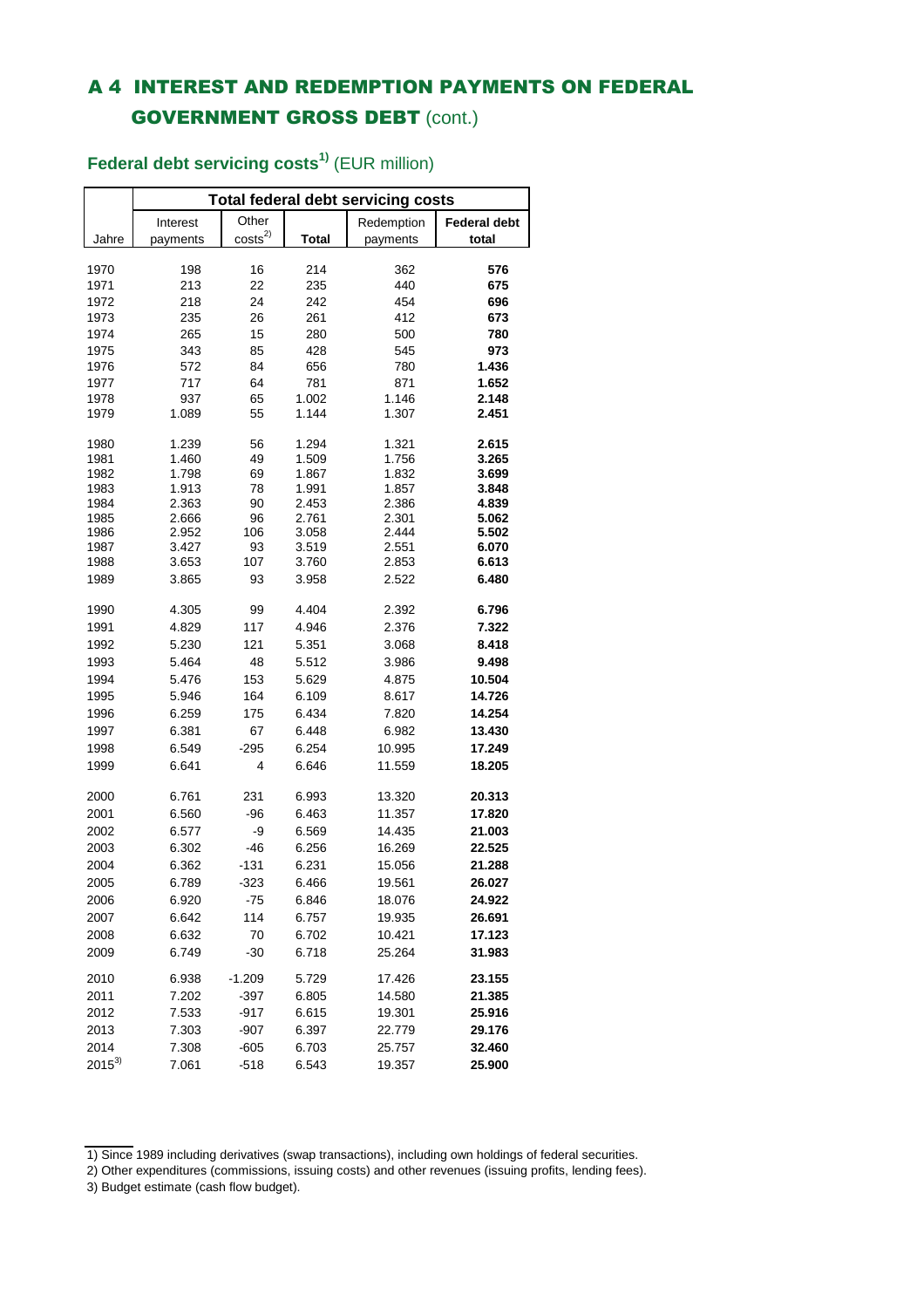# **Structure of the federal government debt1)** (EUR million)

|            | Euro debt $\overline{t^{2)}}$ |                       |          |         |           |                                 |                         |                |        |           |  |  |
|------------|-------------------------------|-----------------------|----------|---------|-----------|---------------------------------|-------------------------|----------------|--------|-----------|--|--|
|            |                               | Securitized Euro debt |          |         |           | <b>Nonsecuritized Euro debt</b> |                         |                |        |           |  |  |
|            |                               |                       |          |         | Insurance |                                 |                         | Central        |        |           |  |  |
|            |                               | Federal               | Treasury |         | company   |                                 | Other                   | <b>Bank</b>    |        | Euro debt |  |  |
| Years      | <b>Bonds</b>                  | obligations           | bills    | Total   | loans     | Bank loans                      | loans                   | debt           | Total  | total     |  |  |
| 1980       | 5.100                         | 3.823                 | 2.252    | 11.175  | 682       | 1.596                           | 53                      | 196            | 2.527  | 13.702    |  |  |
| 1981       | 5.379                         | 3.921                 | 2.336    | 11.636  | 742       | 1.990                           | 71                      | 149            | 2.951  | 14.586    |  |  |
| 1982       | 5.967                         | 4.207                 | 3.028    | 13.202  | 788       | 2.732                           | 65                      | 162            | 3.748  | 16.950    |  |  |
| 1983       | 7.073                         | 5.079                 | 3.425    | 15.577  | 1.196     | 4.103                           | 56                      | 187            | 5.542  | 21.119    |  |  |
| 1984       | 7.555                         | 5.250                 | 3.574    | 16.380  | 1.721     | 7.137                           | 53                      | 205            | 9.116  | 25.496    |  |  |
| 1985       | 8.316                         | 5.609                 | 3.655    | 17.580  | 2.228     | 9.566                           | 44                      | 152            | 11.990 | 29.570    |  |  |
| 1986       | 9.096                         | 6.869                 | 3.886    | 19.850  | 2.924     | 12.885                          | 28                      | 87             | 15.924 | 35.774    |  |  |
| 1987       | 10.024                        | 8.479                 | 4.437    | 22.940  | 3.416     | 15.208                          | 21                      | 42             | 18.686 | 41.626    |  |  |
| 1988       | 11.010                        | 9.237                 | 5.175    | 25.422  | 3.765     | 15.526                          | 14                      | 30             | 19.335 | 44.757    |  |  |
| 1989       | 13.353                        | 8.746                 | 6.633    | 28.732  | 4.219     | 16.019                          | 9                       | 27             | 20.274 | 49.006    |  |  |
|            |                               |                       |          |         |           |                                 |                         |                |        |           |  |  |
| 1990       | 15.530                        | 8.364                 | 8.406    | 32.300  | 4.503     | 15.938                          | 6                       | 32             | 20.479 | 52.779    |  |  |
| 1991       | 19.408                        | 7.773                 | 8.903    | 36.085  | 5.160     | 16.076                          | 5                       | 33             | 21.275 | 57.360    |  |  |
| 1992       | 23.035                        | 7.141                 | 7.835    | 38.010  | 5.828     | 15.701                          | 5                       | 37             | 21.571 | 59.581    |  |  |
| 1993       | 28.718                        | 6.222                 | 8.801    | 43.742  | 6.057     | 15.212                          | 5                       | 37             | 21.310 | 65.052    |  |  |
| 1994       | 34.274                        | 5.428                 | 8.820    | 48.522  | 7.055     | 14.397                          | 88                      | 43             | 21.583 | 70.104    |  |  |
| 1995       | 39.788                        | 4.885                 | 7.870    | 52.543  | 9.065     | 14.788                          | 4                       | $\blacksquare$ | 23.857 | 76.400    |  |  |
| 1996       | 43.951                        | 4.182                 | 7.934    | 56.066  | 10.514    | 13.417                          | 3                       | ä,             | 23.935 | 80.001    |  |  |
| 1997       | 50.588                        | 2.478                 | 9.126    | 62.192  | 10.358    | 12.547                          | 3                       |                | 22.908 | 85.100    |  |  |
| 1998       | 55.935                        | 1.602                 | 5.943    | 63.480  | 9.883     | 10.324                          | 47                      | $\overline{a}$ | 20.254 | 83.734    |  |  |
| $1998^{3}$ | 68.120                        | 1.482                 | 7.631    | 77.233  | 9.883     | 10.776                          | 47                      | $\overline{a}$ | 20.706 | 97.939    |  |  |
| 1999       | 75.095                        | 1.294                 | 5.988    | 82.377  | 9.382     | 9.196                           | 241                     | $\blacksquare$ | 18.819 | 101.196   |  |  |
| 2000       | 79.796                        | 856                   | 5.241    | 85.892  | 8.928     | 9.161                           | $\overline{\mathbf{c}}$ |                | 18.092 | 103.984   |  |  |
| 2001       | 85.532                        | 1.461                 | 1.585    | 88.578  | 8.302     | 8.339                           | $\overline{2}$          | $\overline{a}$ | 16.642 | 105.220   |  |  |
| 2002       | 90.470                        | 951                   | 681      | 92.103  | 7.586     | 7.458                           | 1.101                   | L,             | 16.146 | 108.248   |  |  |
| 2003       | 96.744                        | 835                   | 608      | 98.187  | 6.863     | 6.802                           | 1.127                   | ä,             | 14.792 | 112.979   |  |  |
| 2004       | 104.647                       | 1.718                 | 692      | 107.057 | 6.065     | 8.541                           | 776                     | $\overline{a}$ | 15.382 | 122.439   |  |  |
| 2005       | 108.813                       | 3.336                 | 264      | 112.412 | 4.919     | 11.938                          | 426                     | ä,             | 17.282 | 129.694   |  |  |
| 2006       | 115.711                       | 5.441                 | 256      | 121.407 | 3.134     | 12.357                          | 48                      | $\blacksquare$ | 15.539 | 136.946   |  |  |
| 2007       | 121.478                       | 4.357                 | 639      | 126.475 | 2.099     | 11.508                          | 1                       |                | 13.608 | 140.082   |  |  |
| 2008       | 129.339                       | 3.607                 | 8.198    | 141.144 | 1.828     | 10.921                          | 208                     | $\overline{a}$ | 12.958 | 154.102   |  |  |
| 2009       | 140.922                       | 2.648                 | 6.016    | 149.587 | 1.626     | 12.346                          | 65                      | $\blacksquare$ | 14.037 | 163.623   |  |  |
| 2010       | 152.323                       | 2.503                 | 4.274    | 159.100 | 1.197     | 12.612                          | 5                       | $\overline{a}$ | 13.815 | 172.914   |  |  |
| 2011       | 160.194                       | 2.203                 | 3.894    | 166.291 | 1.026     | 13.180                          | 55                      | $\overline{a}$ | 14.261 | 180.551   |  |  |
| 2012       | 168.367                       | 1.953                 | 4.796    | 175.116 | 961       | 13.464                          | 10                      | $\blacksquare$ | 14.434 | 189.550   |  |  |
| 2013       | 173.212                       | 1.618                 | 5.151    | 179.982 | 912       | 13.038                          | 10                      |                | 13.960 | 193.942   |  |  |
| 2014       | 173.899                       | 1.618                 | 6.656    | 182.174 | 892       | 13.135                          | 10                      |                | 14.037 | 196.211   |  |  |

<sup>1)</sup> Since 1989 including derivatives (swap transactions), since 1993 excluding own holdings of federal securities, since 1998 excluding public entities-debt.

<sup>2)</sup> Euro debt; Schilling debt until the end of 1998.

<sup>3)</sup> Retrograde calculation.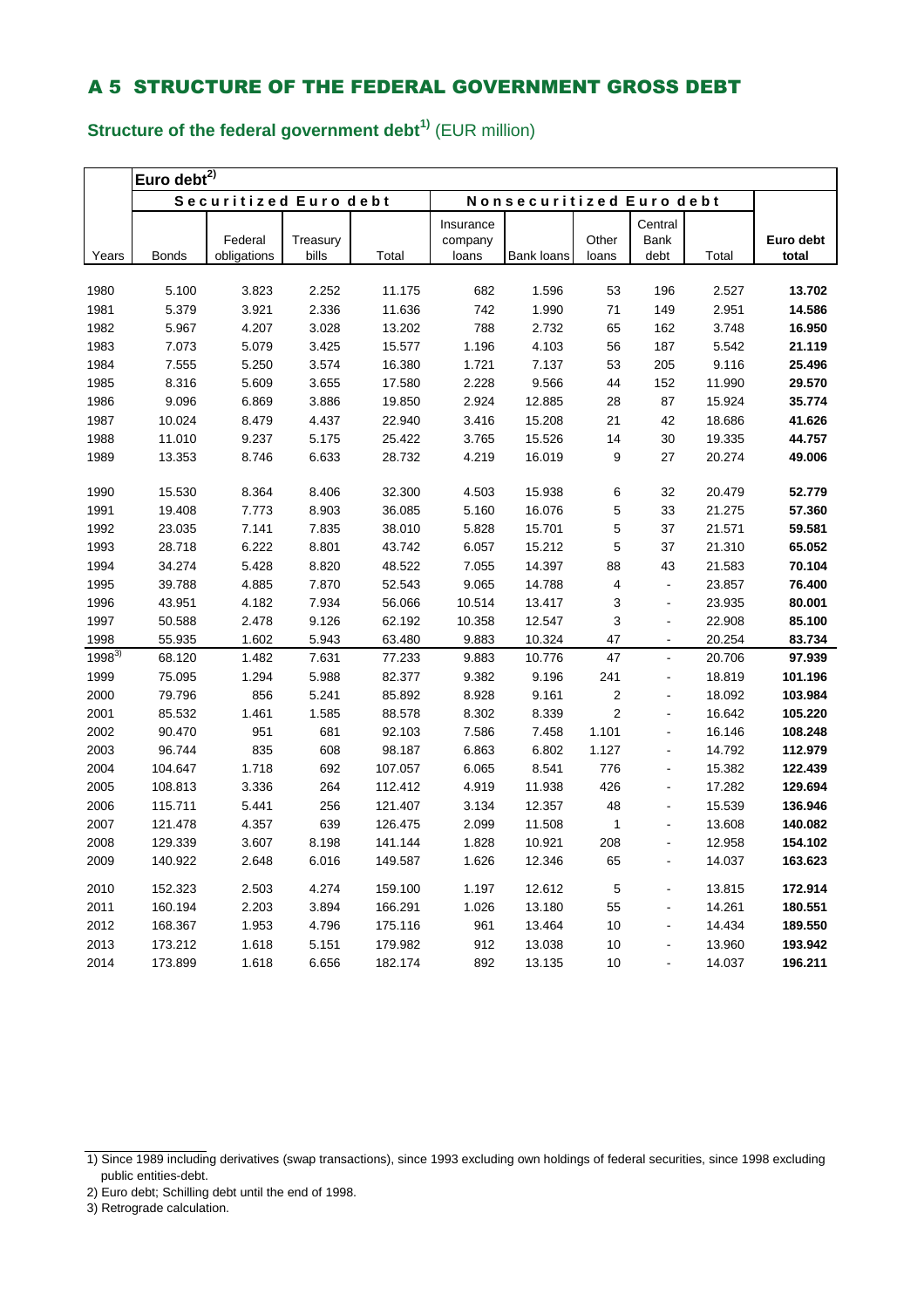## **Structure of the federal government debt1)** (EUR million)

|            |                | Foreign currency debt <sup>2)</sup> |                |       | <b>Total debt</b> |             |        |                |                    |          |
|------------|----------------|-------------------------------------|----------------|-------|-------------------|-------------|--------|----------------|--------------------|----------|
|            |                | Securitized FC debt                 |                |       |                   |             |        | Own holdings   |                    |          |
|            |                | Private                             |                |       |                   | <b>Debt</b> |        |                |                    | Debt un- |
|            |                | place-                              |                |       |                   | adjusted    |        |                | Own hol-           | adjusted |
| Years      | <b>Bonds</b>   | ments                               | Total          | Loans | FC debt total     | total       | in EUR | in FC          | <u>dings total</u> | total    |
|            |                |                                     |                |       |                   |             |        |                |                    |          |
| 1980       | 1.024          | 1.758                               | 2.781          | 2.498 | 5.279             | 18.981      |        |                |                    |          |
| 1981       | 1.230          | 2.098                               | 3.328          | 3.545 | 6.872             | 21.459      |        |                |                    |          |
| 1982       | 1.336          | 2.464                               | 3.800          | 4.074 | 7.874             | 24.824      |        |                |                    |          |
| 1983       | 1.739          | 2.778                               | 4.516          | 4.611 | 9.127             | 30.246      |        |                |                    |          |
| 1984       | 2.064          | 2.430                               | 4.494          | 4.151 | 8.645             | 34.141      |        |                |                    |          |
| 1985       | 2.809          | 2.253                               | 5.061          | 3.566 | 8.628             | 38.198      |        |                |                    |          |
| 1986       | 4.446          | 1.552                               | 5.997          | 3.058 | 9.055             | 44.830      |        |                |                    |          |
| 1987       | 5.424          | 1.332                               | 6.755          | 2.310 | 9.065             | 50.691      |        |                |                    |          |
| 1988       | 7.143          | 1.093                               | 8.237          | 1.269 | 9.506             | 54.263      |        |                |                    |          |
| 1989       | 7.723          | 770                                 | 8.493          | 652   | 9.145             | 58.150      |        |                |                    |          |
| 1990       | 8.595          | 685                                 | 9.279          | 558   | 9.837             | 62.616      |        |                |                    |          |
| 1991       | 9.200          | 998                                 | 10.198         | 591   | 10.789            | 68.149      |        |                |                    |          |
| 1992       | 10.679         | 878                                 | 11.558         | 952   | 12.510            | 72.091      |        |                |                    |          |
| 1993       | 13.810         | 910                                 | 14.719         | 750   | 15.469            | 80.521      | 77     |                | 77                 | 80.598   |
| 1994       | 16.126         | 750                                 | 16.876         | 2.087 | 18.963            | 89.068      | 202    |                | 202                | 89.269   |
| 1995       | 18.308         | 861                                 | 19.170         | 1.986 | 21.156            | 97.556      | 178    | 401            | 579                | 98.134   |
| 1996       | 18.955         | 916                                 | 19.871         | 1.642 | 21.512            | 101.514     | 1.440  | 33             | 1.473              | 102.987  |
| 1997       | 19.816         | 833                                 | 20.650         | 1.510 | 22.160            | 107.260     | 1.436  | $\blacksquare$ | 1.436              | 108.696  |
| 1998       | 24.169         | 2.264                               | 26.433         | 1.436 | 27.869            | 111.603     | 1.986  | 718            | 2.704              | 114.307  |
| $1998^{3}$ | 11.983         | 696                                 | 12.679         | 984   | 13.664            | 111.603     | 2.674  | 30             | 2.704              | 114.307  |
| 1999       | 14.722         | 800                                 | 15.523         | 1.256 | 16.778            | 117.974     | 4.822  | 40             | 4.862              | 122.836  |
| 2000       | 14.717         | 892                                 | 15.609         | 1.113 | 16.722            | 120.705     | 6.239  | 38             | 6.277              | 126.983  |
| 2001       | 14.356         | 805                                 | 15.161         | 1.032 | 16.193            | 121.413     | 7.451  | 35             | 7.486              | 128.898  |
| 2002       | 13.976         | 773                                 | 14.748         | 957   | 15.705            | 123.953     | 8.200  | 33             | 8.233              | 132.187  |
| 2003       | 12.414         | 715                                 | 13.129         | 770   | 13.899            | 126.878     | 9.043  | 30             | 9.073              | 135.951  |
| 2004       | 11.908         | 703                                 | 12.611         | 501   | 13.112            | 135.550     | 9.309  | 29             | 9.338              | 144.889  |
| 2005       | 10.572         | 703                                 | 11.275         | 360   | 11.635            | 141.329     | 9.976  | ä,             | 9.976              | 151.305  |
| 2006       | 7.678          | 385                                 | 8.064          | 255   | 8.319             | 145.265     | 10.020 |                | 10.020             | 155.285  |
| 2007       | 6.806          | 367                                 | 7.173          | 121   | 7.294             | 147.376     | 9.924  |                | 9.924              | 157.301  |
| 2008       | 7.231          | 480                                 | 7.711          | 159   | 7.869             | 161.971     | 5.952  |                | 5.952              | 167.923  |
| 2009       | 4.638          | 454                                 | 5.092          |       | 5.092             | 168.715     | 9.362  | L.             | 9.362              | 178.077  |
| 2010       | 3.580          | 276                                 | 3.856          |       | 3.856             | 176.770     | 9.972  |                | 9.972              | 186.742  |
| 2011       | 2.525          | 100                                 | 2.624          |       | 2.624             | 183.176     | 10.435 |                | 10.435             | 193.610  |
| 2012       | $\overline{a}$ |                                     | $\overline{a}$ |       |                   | 189.550     | 12.121 |                | 12.121             | 201.671  |
| 2013       |                |                                     |                |       |                   | 193.942     | 13.691 |                | 13.691             | 207.633  |
| 2014       |                |                                     | $\overline{a}$ |       |                   | 196.211     | 11.431 |                | 11.431             | 207.642  |

- 2) Foreign currency debt converted to Euro at mid-market exchange rates at year-end.
- 3) Retrograde calculation.

<sup>1)</sup> Since 1989 including derivatives (swap transactions), since 1993 excluding own holdings of federal securities, since 1998 excluding public entities-debt.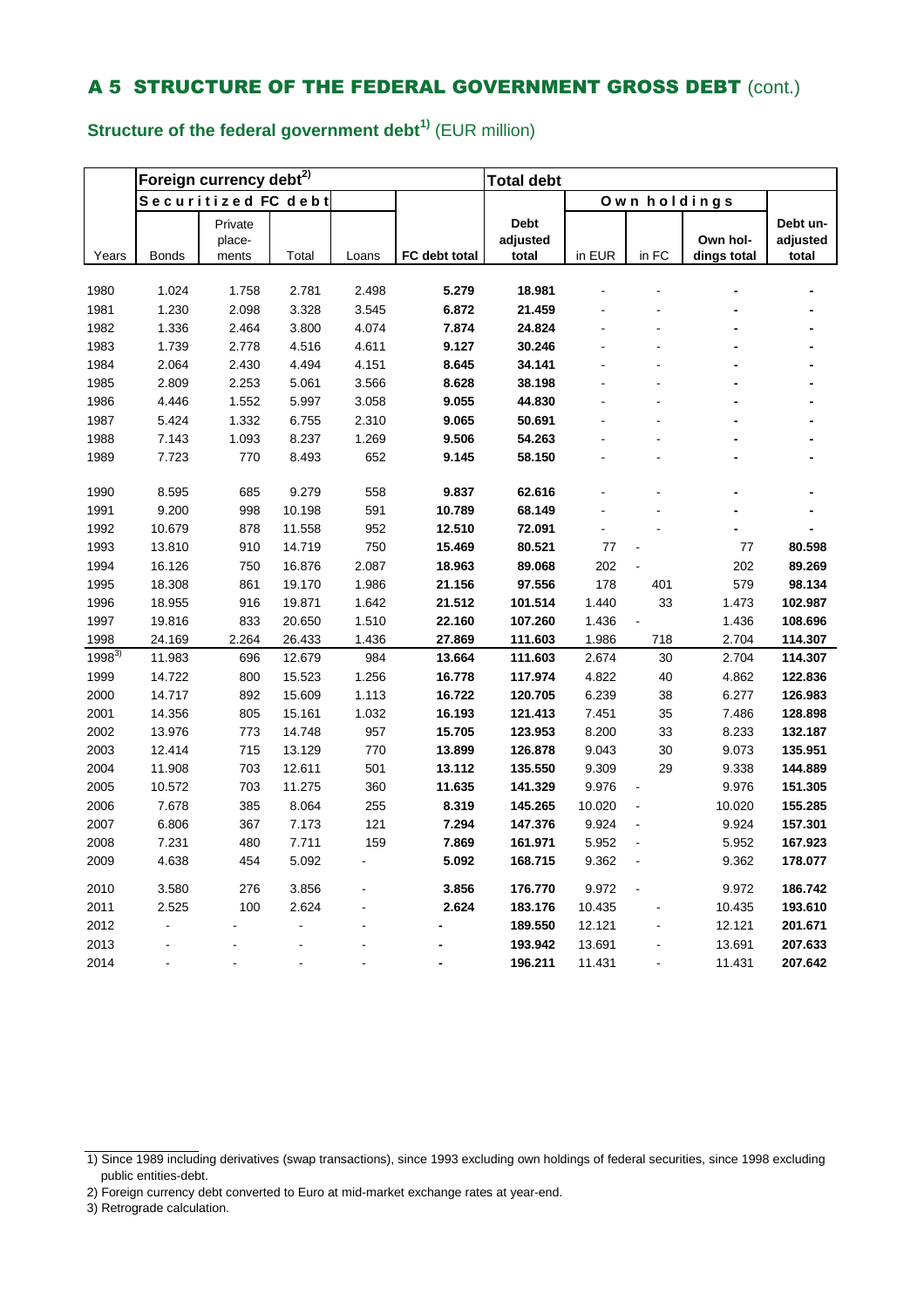**Federal government debt-instruments** (in % of total federal debt<sup>1)</sup>)

|            | Euro debt $^{2)}$ |                       |          |       |           |                          |       |                      |       |           |  |
|------------|-------------------|-----------------------|----------|-------|-----------|--------------------------|-------|----------------------|-------|-----------|--|
|            |                   | Securitized Euro debt |          |       |           | Nonsecuritized Euro debt |       |                      |       |           |  |
|            |                   |                       |          |       | Insurance |                          |       | Central              |       |           |  |
|            |                   | Federal               | Treasury |       | company   |                          | Other | Bank                 |       | Euro debt |  |
| Years      | <b>Bonds</b>      | obligations           | bills    | Total | loans     | Bank loans               | loans | debt                 | Total | total     |  |
| 1980       | 26,9              | 20,1                  | 11,9     | 58,9  | 3,6       | 8,4                      | 0,3   | 1,0                  | 13,3  | 72,2      |  |
| 1981       | 25,1              | 18,3                  | 10,9     | 54,2  | 3,5       | 9,3                      | 0,3   | 0,7                  | 13,8  | 68,0      |  |
| 1982       | 24,0              | 16,9                  | 12,2     | 53,2  | 3,2       | 11,0                     | 0,3   | 0,7                  | 15,1  | 68,3      |  |
| 1983       | 23,4              | 16,8                  | 11,3     | 51,5  | 4,0       | 13,6                     | 0,2   | 0,6                  | 18,3  | 69,8      |  |
| 1984       | 22,1              | 15,4                  | 10,5     | 48,0  | 5,0       | 20,9                     | 0,2   | 0,6                  | 26,7  | 74,7      |  |
| 1985       | 21,8              | 14,7                  | 9,6      | 46,0  | 5,8       | 25,0                     | 0,1   | 0,4                  | 31,4  | 77,4      |  |
| 1986       | 20,3              | 15,3                  | 8,7      | 44,3  | 6,5       | 28,7                     | 0,1   | 0,2                  | 35,5  | 79,8      |  |
| 1987       | 19,8              | 16,7                  | 8,8      | 45,3  | 6,7       | 30,0                     | 0,0   | 0,1                  | 36,9  | 82,1      |  |
| 1988       | 20,3              | 17,0                  | 9,5      | 46,8  | 6,9       | 28,6                     | 0,0   | 0,1                  | 35,6  | 82,5      |  |
| 1989       | 23,0              | 15,0                  | 11,4     | 49,4  | 7,3       | 27,5                     | 0,0   | 0,0                  | 34,9  | 84,3      |  |
| 1990       | 24,8              | 13,4                  | 13,4     | 51,6  | 7,2       | 25,5                     | 0,0   | 0,1                  | 32,7  | 84,3      |  |
| 1991       | 28,5              | 11,4                  | 13,1     | 52,9  | 7,6       | 23,6                     | 0,0   | 0,0                  | 31,2  | 84,2      |  |
| 1992       | 32,0              | 9,9                   | 10,9     | 52,7  | 8,1       | 21,8                     | 0,0   | 0,1                  | 29,9  | 82,6      |  |
| 1993       | 35,7              | 7,7                   | 10,9     | 54,3  | 7,5       | 18,9                     | 0,0   | 0,0                  | 26,5  | 80,8      |  |
| 1994       | 38,5              | 6,1                   | 9,9      | 54,5  | 7,9       | 16,2                     | 0,1   | 0,0                  | 24,2  | 78,7      |  |
| 1995       | 40,8              | 5,0                   | 8,1      | 53,9  | 9,3       | 15,2                     | 0,0   | $\blacksquare$       | 24,5  | 78,3      |  |
| 1996       | 43,3              | 4,1                   | 7,8      | 55,2  | 10,4      | 13,2                     | 0,0   | ä,                   | 23,6  | 78,8      |  |
| 1997       | 47,2              | 2,3                   | 8,5      | 58,0  | 9,7       | 11,7                     | 0,0   | $\blacksquare$       | 21,4  | 79,3      |  |
| 1998       | 50,1              | 1.4                   | 5,3      | 56,9  | 8,9       | 9,3                      | 0,0   | ÷,                   | 18,1  | 75,0      |  |
| $1998^{3}$ | 61,0              | 1,3                   | 6,8      | 69,2  | 8,9       | 9,7                      | 0,0   | $\blacksquare$       | 18,6  | 87,8      |  |
| 1999       | 63,7              | 1,1                   | 5,1      | 69,8  | 8,0       | 7,8                      | 0,2   | $\blacksquare$       | 16,0  | 85,8      |  |
| 2000       | 66,1              | 0,7                   | 4,3      | 71,2  | 7,4       | 7,6                      | 0,0   |                      | 15,0  | 86,1      |  |
| 2001       | 70,4              | 1,2                   | 1,3      | 73,0  | 6,8       | 6,9                      | 0,0   |                      | 13,7  | 86,7      |  |
| 2002       | 73,0              | 0,8                   | 0,5      | 74,3  | 6,1       | 6,0                      | 0,9   | ÷,                   | 13,0  | 87,3      |  |
| 2003       | 76,2              | 0,7                   | 0,5      | 77,4  | 5,4       | 5,4                      | 0,9   | $\ddot{\phantom{a}}$ | 11,7  | 89,0      |  |
| 2004       | 77,2              | 1,3                   | 0,5      | 79,0  | 4,5       | 6,3                      | 0,6   | $\overline{a}$       | 11,3  | 90,3      |  |
| 2005       | 77,0              | 2,4                   | 0,2      | 79,5  | 3,5       | 8,4                      | 0,3   | $\overline{a}$       | 12,2  | 91,8      |  |
| 2006       | 79,7              | 3,7                   | 0,2      | 83,6  | 2,2       | 8,5                      | 0,0   | $\overline{a}$       | 10,7  | 94,3      |  |
| 2007       | 82,4              | 3,0                   | 0,4      | 85,8  | 1,4       | 7,8                      | 0,0   |                      | 9,2   | 95,1      |  |
| 2008       | 79,9              | 2,2                   | 5,1      | 87,1  | 1,1       | 6,7                      | 0,1   |                      | 8,0   | 95,1      |  |
| 2009       | 83,5              | 1,6                   | 3,6      | 88,7  | 1,0       | 7,3                      | 0,0   | $\overline{a}$       | 8,3   | 97,0      |  |
| 2010       | 86,2              | 1,4                   | 2,4      | 90,0  | 0,7       | 7,1                      | 0,0   |                      | 7,8   | 97,8      |  |
| 2011       | 87,5              | 1,2                   | 2,1      | 90,8  | 0,6       | 7,2                      | 0,0   |                      | 7,8   | 98,6      |  |
| 2012       | 88,8              | 1,0                   | 2,5      | 92,4  | 0,5       | 7,1                      | 0,0   |                      | 7,6   | 100,0     |  |
| 2013       | 89,3              | 0,8                   | 2,7      | 92,8  | 0,5       | 6,7                      | 0,0   |                      | 7,2   | 100,0     |  |
| 2014       | 88,6              | 0,8                   | 3,4      | 92,8  | 0,5       | 6,7                      | 0,0   |                      | 7,2   | 100,0     |  |

<sup>1)</sup> Since 1989 including derivatives (swap transactions), since 1993 excluding own holdings of federal securities, since 1998 excluding public entities-debt.

<sup>2)</sup> Euro debt; Schilling debt until the end of 1998.

<sup>3)</sup> Retrograde calculation.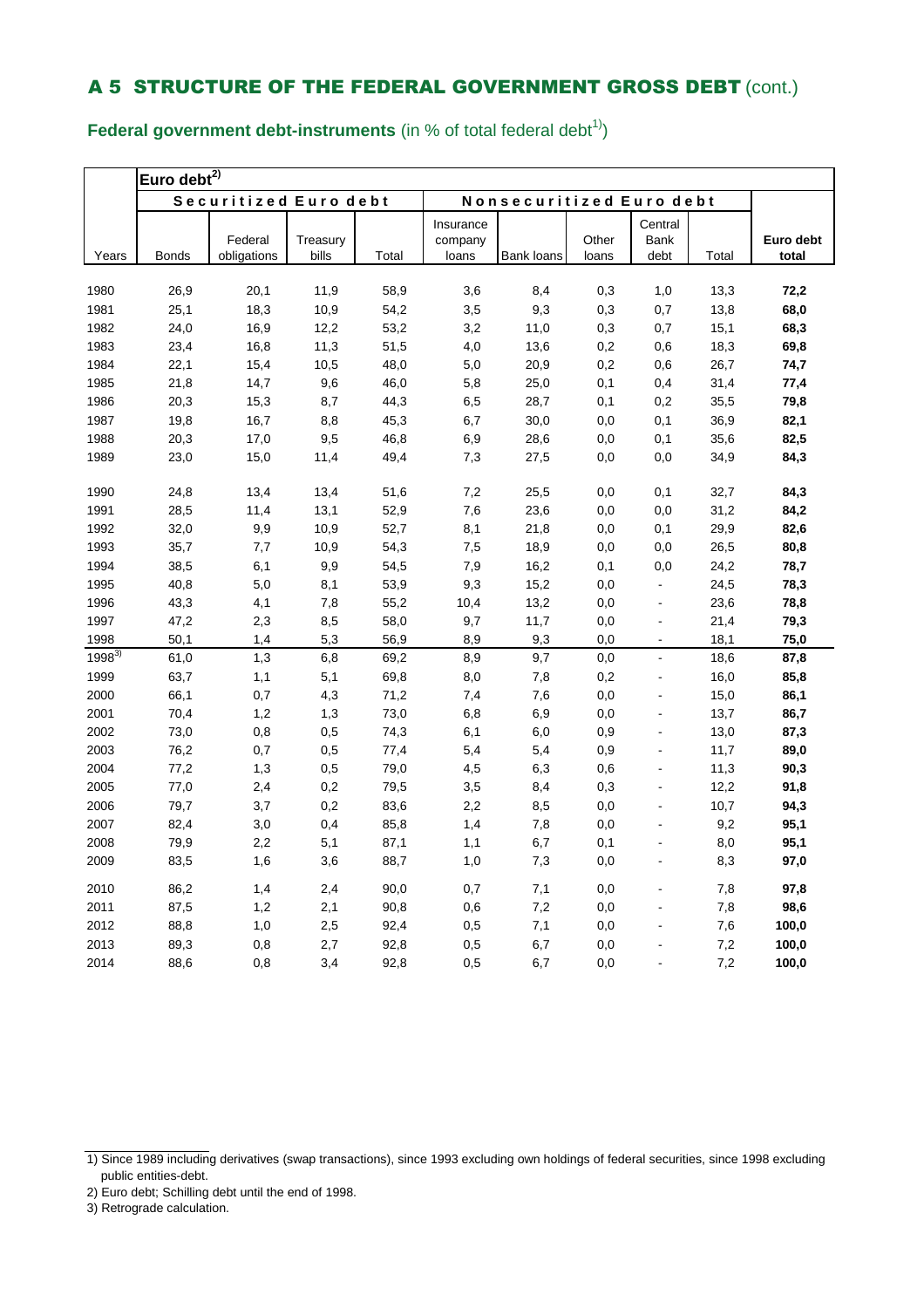**Federal government debt-instruments** (in % of total federal debt<sup>1)</sup>)

|            | Foreign currency debt <sup>2)</sup> |                     |       |       |               |            |
|------------|-------------------------------------|---------------------|-------|-------|---------------|------------|
|            |                                     | Securitized FC debt |       |       |               |            |
|            |                                     |                     |       |       |               |            |
|            |                                     | Private             |       |       |               |            |
| Years      | <b>Bonds</b>                        | placements          | Total | Loans | FC debt total | Debt total |
| 1980       | 5,4                                 | 9,3                 | 14,7  | 13,2  | 27,8          | 100,0      |
| 1981       | 5,7                                 | 9,8                 | 15,5  | 16,5  | 32,0          | 100,0      |
| 1982       | 5,4                                 | 9,9                 | 15,3  | 16,4  | 31,7          | 100,0      |
| 1983       | 5,7                                 | 9,2                 | 14,9  | 15,2  | 30,2          | 100,0      |
| 1984       | 6,0                                 | 7,1                 | 13,2  | 12,2  | 25,3          | 100,0      |
| 1985       | 7,4                                 | 5,9                 | 13,3  | 9,3   | 22,6          | 100,0      |
| 1986       | 9,9                                 | 3,5                 | 13,4  | 6,8   | 20,2          | 100,0      |
| 1987       | 10,7                                | 2,6                 | 13,3  | 4,6   | 17,9          | 100,0      |
| 1988       | 13,2                                | 2,0                 | 15,2  | 2,3   | 17,5          | 100,0      |
| 1989       | 13,3                                | 1,3                 | 14,6  | 1,1   | 15,7          | 100,0      |
|            |                                     |                     |       |       |               |            |
| 1990       | 13,7                                | 1,1                 | 14,8  | 0,9   | 15,7          | 100,0      |
| 1991       | 13,5                                | 1,5                 | 15,0  | 0,9   | 15,8          | 100,0      |
| 1992       | 14,8                                | 1,2                 | 16,0  | 1,3   | 17,4          | 100,0      |
| 1993       | 17,2                                | 1,1                 | 18,3  | 0,9   | 19,2          | 100,0      |
| 1994       | 18,1                                | 0,8                 | 18,9  | 2,3   | 21,3          | 100,0      |
| 1995       | 18,8                                | 0,9                 | 19,7  | 2,0   | 21,7          | 100,0      |
| 1996       | 18,7                                | 0,9                 | 19,6  | 1,6   | 21,2          | 100,0      |
| 1997       | 18,5                                | 0,8                 | 19,3  | 1,4   | 20,7          | 100,0      |
| 1998       | 21,7                                | 2,0                 | 23,7  | 1,3   | 25,0          | 100,0      |
| $1998^{3}$ | 10,7                                | 0,6                 | 11,4  | 0,9   | 12,2          | 100,0      |
| 1999       | 12,5                                | 0,7                 | 13,2  | 1,1   | 14,2          | 100,0      |
| 2000       | 12,2                                | 0,7                 | 12,9  | 0,9   | 13,9          | 100,0      |
| 2001       | 11,8                                | 0,7                 | 12,5  | 0,8   | 13,3          | 100,0      |
| 2002       | 11,3                                | 0,6                 | 11,9  | 0,8   | 12,7          | 100,0      |
| 2003       | 9,8                                 | 0,6                 | 10,3  | 0,6   | 11,0          | 100,0      |
| 2004       | 8,8                                 | 0,5                 | 9,3   | 0,4   | 9,7           | 100,0      |
| 2005       | 7,5                                 | 0,5                 | 8,0   | 0,3   | 8,2           | 100,0      |
| 2006       | 5,3                                 | 0,3                 | 5,6   | 0,2   | 5,7           | 100,0      |
| 2007       | 4,6                                 | 0,2                 | 4,9   | 0,1   | 4,9           | 100,0      |
| 2008       | 4,5                                 | 0,3                 | 4,8   | 0,1   | 4,9           | 100,0      |
| 2009       | 2,7                                 | 0,3                 | 3,0   |       | 3,0           | 100,0      |
| 2010       | 2,0                                 | 0,2                 | 2,2   |       | 2,2           | 100,0      |
| 2011       | 1,4                                 | 0,1                 | 1,4   |       | 1,4           | 100,0      |
| 2012       | $\overline{a}$                      |                     |       |       |               | 100,0      |
| 2013       |                                     |                     |       |       |               | 100,0      |
| 2014       |                                     |                     |       |       |               | 100,0      |

- 2) Foreign currency debt converted to Euro at mid-market exchange rates at year-end.
- 3) Retrograde calculation.

<sup>1)</sup> Since 1989 including derivatives (swap transactions), since 1993 excluding own holdings of federal securities, since 1998 excluding public entities-debt.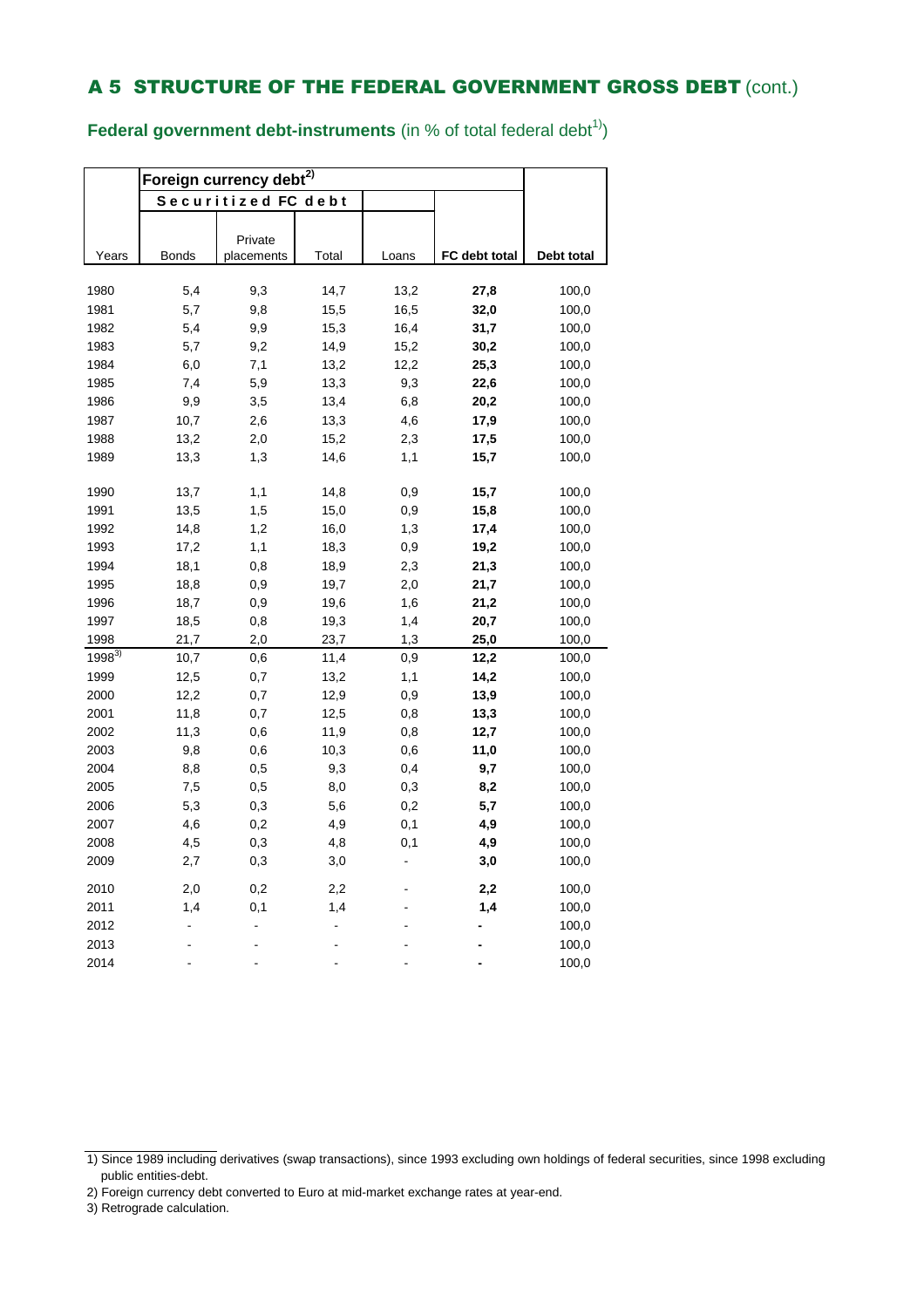|       | Euro debt $^{2)}$ |                        |                   |       |                               |      |                          |                                |       |                 |  |
|-------|-------------------|------------------------|-------------------|-------|-------------------------------|------|--------------------------|--------------------------------|-------|-----------------|--|
|       |                   | Securitized Euro debt  |                   |       |                               |      | Nonsecuritized Euro debt |                                |       |                 |  |
| Years | <b>Bonds</b>      | Federal<br>obligations | Treasury<br>bills | Total | Insurance<br>company<br>loans |      | Bank loans Other loans   | Central<br><b>Bank</b><br>debt | Total | Euro debt total |  |
| 1998  | 5,7               | 6,9                    | 4,1               | 5,6   | 6,4                           | 7,3  | 0,4                      |                                | 6,9   | 5,9             |  |
| 1999  | 6,1               | 5,0                    | 5,0               | 6,0   | 5,8                           | 7,2  | 0,2                      | $\qquad \qquad \blacksquare$   | 6,4   | 6,1             |  |
| 2000  | 6,1               | 4,6                    | 3,1               | 6,0   | 5,1                           | 6,5  | 4,5                      | ٠                              | 5,8   | 5,9             |  |
| 2001  | 5,8               | 5,4                    | 2,1               | 5,8   | 4,4                           | 5,8  | 4,1                      | $\qquad \qquad \blacksquare$   | 5,1   | 5,7             |  |
| 2002  | 5,7               | 6,9                    | 12,4              | 5,8   | 3,7                           | 5,8  | 0,8                      |                                | 4,5   | 5,6             |  |
| 2003  | 6,5               | 8,8                    | 7,0               | 6,5   | 3,2                           | 5,4  | 1,2                      | $\blacksquare$                 | 4,1   | 6,2             |  |
| 2004  | 6,8               | 7,5                    | 5,8               | 6,8   | 2,6                           | 7,9  | 1,1                      | $\blacksquare$                 | 5,5   | 6,7             |  |
| 2005  | 7,3               | 10,0                   | 12,5              | 7,4   | 2,3                           | 15,5 | 0,8                      | $\qquad \qquad \blacksquare$   | 11,4  | 7,9             |  |
| 2006  | 7,6               | 6,1                    | 25,5              | 7,6   | 2,5                           | 17,9 | 0,6                      | ۰                              | 14,7  | 8,4             |  |
| 2007  | 8,6               | 6,6                    | 24,5              | 8,6   | 2,6                           | 19,5 | 2,3                      | $\qquad \qquad \blacksquare$   | 16,9  | 9,4             |  |
| 2008  | 7,9               | 7,1                    | 6,3               | 7,8   | 4,5                           | 20,2 | 0,1                      | ٠                              | 17,7  | 8,6             |  |
| 2009  | 7,8               | 8,4                    | 4,3               | 7,7   | 7,8                           | 19,7 | 0,2                      |                                | 18,2  | 8,6             |  |
| 2010  | 7,6               | 7,6                    | 4,4               | 7,5   | 9,6                           | 19,5 | 0,4                      | $\blacksquare$                 | 18,6  | 8,4             |  |
| 2011  | 7,4               | 7,5                    | 4,5               | 7,3   | 10,9                          | 19,7 | 0,1                      | $\qquad \qquad \blacksquare$   | 19,0  | 8,2             |  |
| 2012  | 7,9               | 7,4                    | 3,0               | 7,7   | 10,6                          | 18,5 | 10,0                     | ۰                              | 17,9  | 8,5             |  |
| 2013  | 8,1               | 7,9                    | 2,8               | 7,9   | 9,8                           | 18,5 | 9,2                      |                                | 18,0  | 8,6             |  |
| 2014  | 8,3               | 6,9                    | 2,1               | 8,0   | 8,7                           | 17,4 | 8,3                      |                                | 16,9  | 8,7             |  |

**Remaining maturity of the federal government debt1)** (years)

### **Average nominal interest rates of the federal government debt1)** (%)

|       | Euro debt <sup>2)</sup> |                        |                   |       |                               |     |                          |                                |       |                 |
|-------|-------------------------|------------------------|-------------------|-------|-------------------------------|-----|--------------------------|--------------------------------|-------|-----------------|
|       |                         | Securitized Euro debt  |                   |       |                               |     | Nonsecuritized Euro debt |                                |       |                 |
| Years | <b>Bonds</b>            | Federal<br>obligations | Treasury<br>bills | Total | Insurance<br>company<br>loans |     | Bank loans Other loans   | Central<br><b>Bank</b><br>debt | Total | Euro debt total |
| 1998  | 6,1                     | 4,8                    | 3,7               | 5,8   | 6,8                           | 6,0 | 2,8                      |                                | 6,4   | 5,9             |
| 1999  | 5,6                     | 6,8                    | 3,6               | 5,5   | 6,7                           | 6,1 | 2,6                      |                                | 6,4   | 5,6             |
| 2000  | 5,5                     | 7,0                    | 4,8               | 5,5   | 6,7                           | 6,3 | 0,1                      |                                | 6,5   | 5,7             |
| 2001  | 5,3                     | 6,2                    | 3,7               | 5,3   | 6,6                           | 6,2 | 0,1                      |                                | 6,4   | 5,5             |
| 2002  | 5,2                     | 6,2                    | 2,5               | 5,2   | 6,6                           | 5,9 | 2,9                      |                                | 6,1   | 5,3             |
| 2003  | 4,9                     | 6,4                    | 2,2               | 4,9   | 6,6                           | 5,8 | 2,2                      |                                | 5,9   | 5,1             |
| 2004  | 4,9                     | 4,8                    | 2,5               | 4,8   | 6,7                           | 5,5 | 2,2                      |                                | 5,8   | 5,0             |
| 2005  | 4,7                     | 4,1                    | 2,2               | 4,7   | 6,7                           | 4,7 | 2,5                      |                                | 5,2   | 4,8             |
| 2006  | 4,6                     | 3,2                    | 3,2               | 4,5   | 6,7                           | 4,5 | 3,4                      |                                | 4,9   | 4,5             |
| 2007  | 4,4                     | 3,7                    | 4,2               | 4,4   | 6,6                           | 4,4 | 2,4                      | -                              | 4,7   | 4,4             |
| 2008  | 4,4                     | 3,7                    | 2,8               | 4,3   | 6,3                           | 4,2 | 1,8                      | $\blacksquare$                 | 4,5   | 4,3             |
| 2009  | 4,3                     | 3,9                    | 1,0               | 4,2   | 5,5                           | 4,1 | 0,9                      |                                | 4,3   | 4,2             |
| 2010  | 4,2                     | 3,9                    | 0,8               | 4,1   | 5,0                           | 4,1 | 0,7                      |                                | 4,1   | 4,1             |
| 2011  | 4,1                     | 3,7                    | 1,3               | 4,1   | 4,5                           | 4,0 | 0,5                      |                                | 4,1   | 4,1             |
| 2012  | 4,0                     | 3,7                    | 0,1               | 3,9   | 4,4                           | 3,8 | 2,6                      |                                | 3,9   | 3,9             |
| 2013  | 3,8                     | 3,7                    | 0,1               | 3,7   | 4,4                           | 3,9 | 2,5                      |                                | 3,9   | 3,7             |
| 2014  | 3,5                     | 3,7                    | 0,0               | 3,4   | 4,4                           | 3,8 | 2,5                      |                                | 3,8   | 3,4             |

<sup>1)</sup> Including derivatives (swap transactions), excluding own holdings of federal securities, excluding public entities-debt.

<sup>2)</sup> Euro debt; Schilling debt until the end of 1998.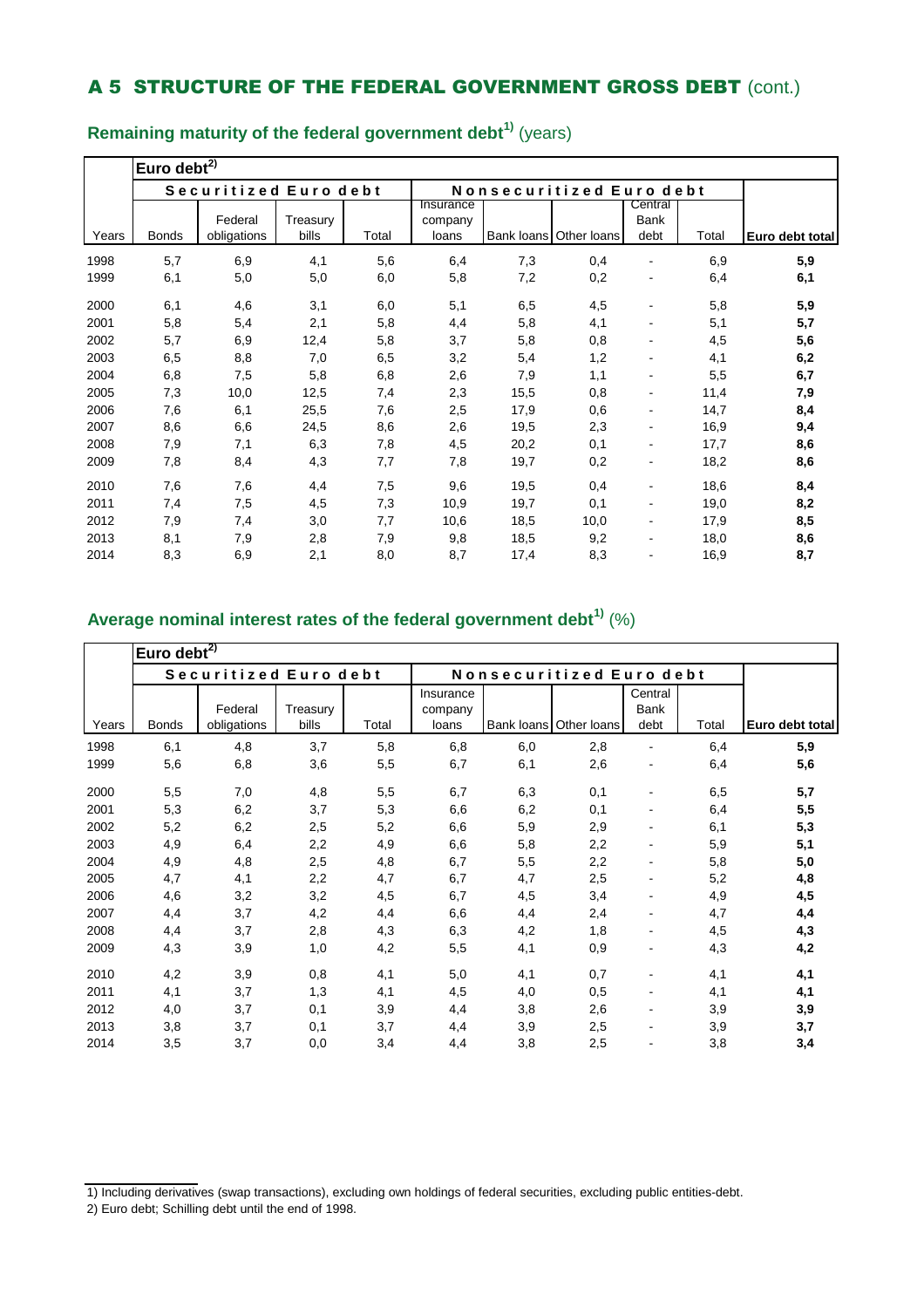|       |              | Foreign currency debt <sup>2)</sup> |       |       |               |            |  |  |  |  |  |  |  |
|-------|--------------|-------------------------------------|-------|-------|---------------|------------|--|--|--|--|--|--|--|
|       |              | Securitized FC debt                 |       |       |               |            |  |  |  |  |  |  |  |
| Years | <b>Bonds</b> | Private<br>placements               | Total | Loans | FC debt total | Debt total |  |  |  |  |  |  |  |
| 1998  | 4,7          | 8,9                                 | 4,9   | 7,5   | 5,1           | 5,8        |  |  |  |  |  |  |  |
| 1999  | 4,4          | 8,4                                 | 4,6   | 6,7   | 4,8           | 5,9        |  |  |  |  |  |  |  |
| 2000  | 4,4          | 8,1                                 | 4,6   | 5,9   | 4,7           | 5,8        |  |  |  |  |  |  |  |
| 2001  | 4,5          | 7,5                                 | 4,7   | 4,9   | 4,7           | 5,5        |  |  |  |  |  |  |  |
| 2002  | 4,5          | 6,4                                 | 4,6   | 3,9   | 4,5           | 5,5        |  |  |  |  |  |  |  |
| 2003  | 4,2          | 5,4                                 | 4,3   | 2,7   | 4,2           | 5,9        |  |  |  |  |  |  |  |
| 2004  | 4,1          | 4,3                                 | 4,1   | 2,7   | 4,0           | 6,4        |  |  |  |  |  |  |  |
| 2005  | 3,6          | 3,3                                 | 3,5   | 2,7   | 3,5           | 7,6        |  |  |  |  |  |  |  |
| 2006  | 3,6          | 4,2                                 | 3,6   | 2,3   | 3,5           | 8,1        |  |  |  |  |  |  |  |
| 2007  | 2,8          | 3,2                                 | 2,9   | 3,6   | 2,9           | 9,1        |  |  |  |  |  |  |  |
| 2008  | 2,2          | 2,2                                 | 2,2   | 0,1   | 2,1           | 8,3        |  |  |  |  |  |  |  |
| 2009  | 2,6          | 1,2                                 | 2,5   |       | 2,5           | 8,4        |  |  |  |  |  |  |  |
| 2010  | 2,7          | 0,7                                 | 2,5   |       | 2,5           | 8,3        |  |  |  |  |  |  |  |
| 2011  | 1,6          | 0,7                                 | 1,5   |       | 1,5           | 8,1        |  |  |  |  |  |  |  |
| 2012  |              |                                     |       |       |               | 8,5        |  |  |  |  |  |  |  |
| 2013  |              |                                     |       |       |               | 8,6        |  |  |  |  |  |  |  |
| 2014  |              |                                     |       |       |               | 8,7        |  |  |  |  |  |  |  |

**Remaining maturity of the federal government debt1)** (years)

### **Average nominal interest rates of the federal government debt1)** (%)

|       |              | Foreign currency debt <sup>2)</sup> |       |       |               |            |  |  |  |  |  |  |
|-------|--------------|-------------------------------------|-------|-------|---------------|------------|--|--|--|--|--|--|
|       |              | Securitized FC debt                 |       |       |               |            |  |  |  |  |  |  |
| Years | <b>Bonds</b> | Private<br>placements               | Total | Loans | FC debt total | Debt total |  |  |  |  |  |  |
| 1998  | 4,4          | 3,0                                 | 4,4   | 3,5   | 4,3           | 5,7        |  |  |  |  |  |  |
| 1999  | 4,3          | 3,1                                 | 4,2   | 3,3   | 4,2           | 5,4        |  |  |  |  |  |  |
| 2000  | 4,0          | 3,0                                 | 3,9   | 3,3   | 3,9           | 5,4        |  |  |  |  |  |  |
| 2001  | 3,6          | 2,6                                 | 3,5   | 3,2   | 3,5           | 5,2        |  |  |  |  |  |  |
| 2002  | 3,3          | 1,9                                 | 3,2   | 3,2   | 3,2           | 5,0        |  |  |  |  |  |  |
| 2003  | 2,9          | 1,6                                 | 2,8   | 2,8   | 2,8           | 4,8        |  |  |  |  |  |  |
| 2004  | 2,8          | 2,6                                 | 2,8   | 4,4   | 2,8           | 4,8        |  |  |  |  |  |  |
| 2005  | 2,6          | 2,8                                 | 2,6   | 4,2   | 2,6           | 4,6        |  |  |  |  |  |  |
| 2006  | 2,5          | 2,5                                 | 2,5   | 4,3   | 2,6           | 4,4        |  |  |  |  |  |  |
| 2007  | 2,5          | 2,5                                 | 2,5   | 3,8   | 2,5           | 4,3        |  |  |  |  |  |  |
| 2008  | 2,6          | 2,6                                 | 2,6   | 3,8   | 2,7           | 4,2        |  |  |  |  |  |  |
| 2009  | 2,6          | 2,6                                 | 2,6   |       | 2,6           | 4,1        |  |  |  |  |  |  |
| 2010  | 3,1          | 3,3                                 | 3,1   |       | 3,1           | 4,1        |  |  |  |  |  |  |
| 2011  | 3,2          | 3,2                                 | 3,2   |       | 3,2           | 4,1        |  |  |  |  |  |  |
| 2012  |              |                                     |       |       |               | 3,9        |  |  |  |  |  |  |
| 2013  |              |                                     |       |       |               | 3,7        |  |  |  |  |  |  |
| 2014  |              |                                     |       |       |               | 3,4        |  |  |  |  |  |  |

<sup>1)</sup> Including derivatives (swap transactions), excluding own holdings of federal securities, excluding public entities-debt.

<sup>2)</sup> Foreign currency debt converted to Euro at mid-market exchange rates at year-end.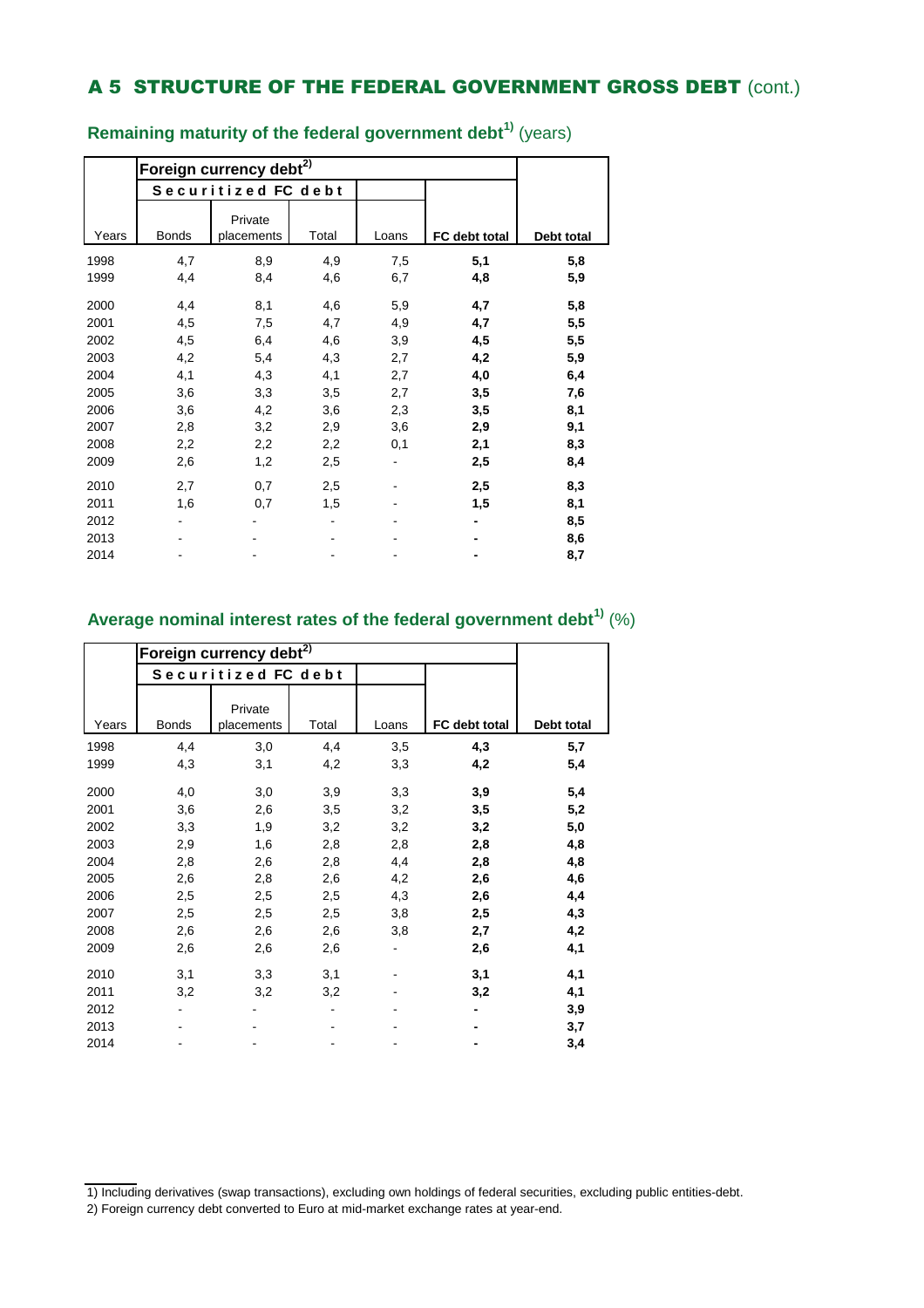## A 6 FEDERAL FOREIGN CURRENCY DEBT

# **Amount outstanding and ratios of the foreign currency debt by currency1)** (in EUR million)

|            | $\overline{USD}$ |                | D E M  |                | CHF    |       | <b>NLG</b> |                | <b>JPY</b> |       | <b>FRF</b> |       | <b>XEU</b> |       | <b>BEF</b> |       |
|------------|------------------|----------------|--------|----------------|--------|-------|------------|----------------|------------|-------|------------|-------|------------|-------|------------|-------|
|            | <b>EUR</b>       |                | in EUR |                | in EUR |       | in EUR     |                | in EUR     |       | in EUR     |       | in EUR     |       | <b>EUR</b> |       |
| Years      | m.               | ratio          | m.     | ratio          | m.     | ratio | m.         | ratio          | m.         | ratio | m.         | ratio | m.         | ratio | m.         | ratio |
| 1980       | 267              | 5,1            | 2.136  | 40,5           | 2.435  | 46,1  | 327        | 6,2            | 89         | 1,7   |            |       |            |       | 24         | 0,5   |
| 1981       | 301              | 4,4            | 2.048  | 29,8           | 3.872  | 56,3  | 315        | 4,6            | 314        | 4,6   |            |       |            |       | 23         | 0,3   |
| 1982       | 189              | 2,4            | 2.579  | 32,8           | 4.477  | 56,9  | 304        | 3,9            | 325        | 4,1   |            |       |            |       |            |       |
| 1983       | 208              | 2,3            | 2.831  | 31,0           | 5.069  | 55,5  | 520        | 5,7            | 499        | 5,5   |            |       |            |       |            |       |
| 1984       | 144              | 1,7            | 2.800  | 32,4           | 4.465  | 51,6  | 707        | 8,2            | 529        | 6,1   |            |       |            |       |            |       |
| 1985       | 104              | 1,2            | 3.218  | 37,3           | 3.815  | 44,2  | 760        | 8,8            | 730        | 8,5   |            |       |            |       |            |       |
| 1986       | 76               | 0,8            | 3.546  | 39,2           | 3.420  | 37,8  | 874        | 9,7            | 1.139      | 12,6  |            |       |            |       |            |       |
| 1987       | 56               | 0,6            | 3.174  | 35,0           | 3.749  | 41,4  | 600        | 6,6            | 1.486      | 16,4  |            |       |            |       |            |       |
| 1988       | 38               | 0,4            | 3.479  | 36,6           | 3.282  | 34,5  | 491        | 5,2            | 2.215      | 23,3  |            |       |            |       |            |       |
| 1989       | 34               | 0,4            | 3.690  | 40,3           | 2.851  | 31,2  | 478        | 5,2            | 2.093      | 22,9  |            |       |            |       |            |       |
| 1990       | 8                | 0,1            | 3.440  | 35,0           | 3.503  | 35,6  | 479        | 4,9            | 2.407      | 24,5  |            |       |            |       |            |       |
| 1991       | 84               | 0,8            | 3.039  | 28,2           | 4.237  | 39,3  | 479        | 4,4            | 2.950      | 27,3  |            |       |            |       |            |       |
| 1992       | 6                | 0,0            | 3.653  | 29,2           | 5.048  | 40,3  | 341        | 2,7            | 3.461      | 27,7  |            |       |            |       |            |       |
| 1993       | 6                | 0,0            | 3.879  | 25,1           | 5.484  | 35,5  | 798        | 5,2            | 5.302      | 34,3  |            |       |            |       |            |       |
| 1994       | 4                | 0,0            | 5.066  | 26,7           | 6.749  | 35,6  | 903        | 4,8            | 6.242      | 32,9  |            |       |            |       |            |       |
| 1995       | $\overline{2}$   | 0,0            | 5.921  | 27,5           | 7.947  | 36,9  | 822        | 3,8            | 6.866      | 31,8  |            |       |            |       |            |       |
| 1996       | 2                | 0,0            | 6.378  | 29,6           | 7.352  | 34,1  | 1.503      | 7,0            | 6.311      | 29,3  |            |       |            |       |            |       |
| 1997       | 0                | 0,0            | 6.163  | 27,8           | 6.741  | 30,4  | 1.952      | 8,8            | 6.538      | 29,5  | 765        | 3,5   |            |       |            |       |
| 1998       |                  | $\blacksquare$ | 8.496  | 29,7           | 7.210  | 25,2  | 2.520      | 8,8            | 6.483      | 22,7  | 1.219      | 4,3   | 2.658      | 9,3   |            |       |
| $1998^{2}$ |                  |                |        | $\blacksquare$ | 7.210  | 52,8  |            | ä,             | 6.453      | 47,2  |            | ÷,    |            |       |            |       |
| 1999       |                  |                |        | $\overline{a}$ | 7.479  | 44,6  |            | $\blacksquare$ | 9.299      | 55,4  |            |       |            |       |            |       |
| 2000       |                  |                |        | Ĭ.             | 7.836  | 46,9  |            | Ĭ.             | 8.886      | 53,1  |            |       |            |       |            |       |
| 2001       |                  |                |        | Ĭ.             | 8.049  | 49,7  |            | Ĭ.             | 8.144      | 50,3  |            |       |            |       |            |       |
| 2002       |                  |                |        | ä,             | 8.602  | 54,8  |            | L,             | 7.103      | 45,2  |            |       |            |       |            |       |
| 2003       |                  |                |        | Ĭ.             | 8.341  | 60,0  |            | Ĭ.             | 5.558      | 40,0  |            |       |            |       |            |       |
| 2004       |                  |                |        | $\overline{a}$ | 7.800  | 59,5  |            | Ĭ.             | 5.312      | 40,5  |            |       |            |       |            |       |
| 2005       |                  |                |        | ä,             | 7.196  | 61,8  |            | ÷,             | 4.439      | 38,2  |            |       |            |       |            |       |
| 2006       |                  |                |        | $\overline{a}$ | 4.737  | 56,9  |            | $\overline{a}$ | 3.581      | 43,1  |            |       |            |       |            |       |
| 2007       |                  |                |        | -              | 4.225  | 57,9  |            | Ĭ.             | 3.069      | 42,1  |            |       |            |       |            |       |
| 2008       |                  |                |        | L              | 4.546  | 57,8  |            | L,             | 3.323      | 42,2  |            |       |            |       |            |       |
| 2009       |                  |                |        | $\overline{a}$ | 2.933  | 57,6  |            | Ĭ.             | 2.159      | 42,4  |            |       |            |       |            |       |
| 2010       |                  |                |        | L              | 2.476  | 64,2  |            | L              | 1.380      | 35,8  |            |       |            |       |            |       |
| 2011       |                  |                |        |                | 2.155  | 82,1  |            |                | 470        | 17,9  |            |       |            |       |            |       |
| 2012       |                  |                |        |                |        |       |            |                |            |       |            |       |            |       |            |       |
| 2013       |                  |                |        |                |        |       |            |                |            |       |            |       |            |       |            |       |
| 2014       |                  |                |        |                |        |       |            |                |            |       |            |       |            |       |            |       |

<sup>1)</sup> Foreign currency debt; excluding own holdings of federal securities, since 1982 including derivatives (cross-currency-swaps).

<sup>2)</sup> Retrograde calculation.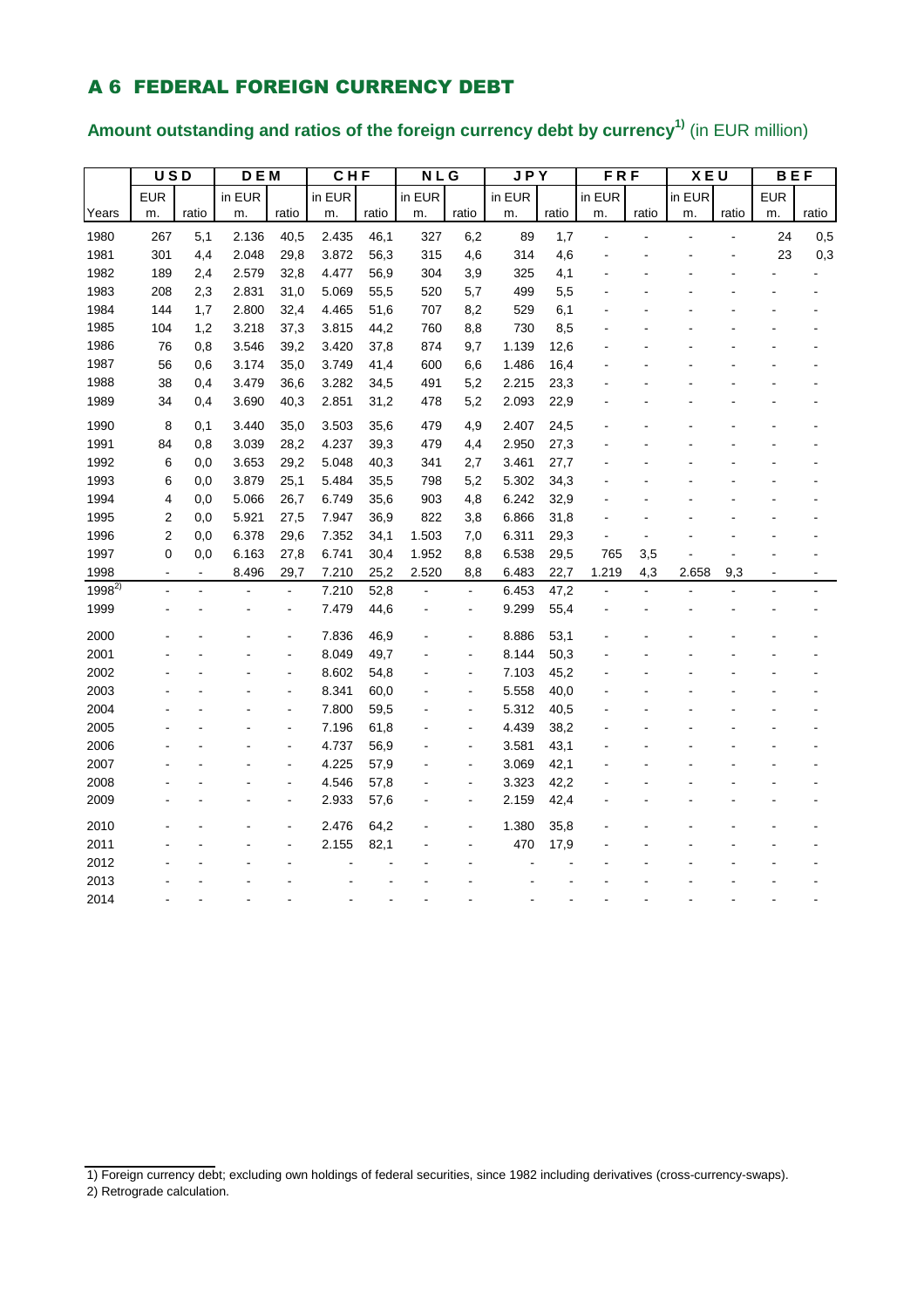## A 6 FEDERAL FOREIGN CURRENCY DEBT (cont.)

# **Level and development of the foreign currency debt (pre-swaps) by currency1)**

(in million foreign currency)

|                          | Level at the                        |                                       |                                        |                    |                 | Level at the          |
|--------------------------|-------------------------------------|---------------------------------------|----------------------------------------|--------------------|-----------------|-----------------------|
| 2005                     | beginning of the year <sup>2)</sup> | cash-in <sup>3)</sup>                 | $\text{cash-out}^{3)}$                 | net change         |                 | end of the year       |
|                          | in FC m.                            | in FC m.                              | in FC m.                               | in FC m.           | in $%$          | in FC m.              |
| <b>USD</b>               | 13.142,8                            | 1.915,4                               | 1.263,5                                | $\overline{6}51,9$ | 5,0             | 13.794,7              |
| <b>CHF</b>               | 5.200,0                             | 0,0                                   | 600,0                                  | $-600,0$           | $-11,5$         | 4.600,0               |
| JPY                      | 284.300,0                           | 0,0                                   | 80.000,0                               | $-80.000,0$        | $-28,1$         | 204.300,0             |
| GBP                      | 100,6                               | 0,0                                   | 0,0                                    | 0,0                | 0,0             | 100,6                 |
| CAD                      | 400,0                               | 548,4                                 | 298,4                                  | 250,0              | 62,5            | 650,0                 |
| <b>AUD</b>               | 500,0                               | 100,0                                 | 0,0                                    | 100,0              | 20,0            | 600,0                 |
| ZAR                      | 700,0                               | 0,0                                   | 0,0                                    | 0,0                | 0,0             | 700,0                 |
| <b>NOK</b>               | 400,0                               | 0,0                                   | 0,0                                    | 0,0                | 0,0             | 400,0                 |
| <b>HUF</b>               | 34.000,0                            | 4.000,0                               | 0,0                                    | 4.000,0            | 11,8            | 38.000,0              |
| <b>SKK</b>               | 500,0                               | 0,0                                   | 0,0                                    | 0,0                | 0,0             | 500,0                 |
| <b>BRL</b>               | 1.213,8                             | 1.012,5                               | 416,9                                  | 595,6              | 49,1            | 1.809,4               |
| <b>TRY</b>               | 0,0                                 | 300,0                                 | 0,0                                    | 300,0              |                 | 300,0                 |
| <b>ISK</b>               | 0,0                                 | 20.000,0                              | 0,0                                    | 20.000,0           |                 | 20.000,0              |
| <b>NZD</b>               | 0,0                                 | 250,0                                 | 0,0                                    | 250,0              |                 | 250,0                 |
| <b>MXN</b>               | 0,0                                 | 500,0                                 | 0,0                                    | 500,0              |                 | 500,0                 |
|                          |                                     |                                       |                                        |                    |                 |                       |
|                          | Level at the                        |                                       |                                        |                    |                 | Level at the          |
| 2006                     | beginning of the year <sup>2)</sup> | $cash-in3$                            | $\text{cash-out}^{3}$                  | net change         |                 | end of the year       |
|                          | in FC m.                            | in FC m.                              | in FC m.                               | in FC m.           | in $%$          | $\overline{in}$ FC m. |
| <b>USD</b>               | 13.794,7                            | 3.577,0                               | 2.890,2                                | 686,8              | 5,0             | 14.481,5              |
| <b>CHF</b>               | 4.600,0                             | 0,0                                   | 2.550,0                                | $-2.550,0$         | $-55,4$         | 2.050,0               |
| JPY                      | 204.300,0                           | 0,0                                   | 10.000,0                               | $-10.000,0$        | $-4,9$          | 194.300,0             |
| <b>GBP</b>               | 100,6                               | 0,0                                   | 0,0                                    | 0,0                | 0,0             | 100,6                 |
| CAD                      | 650,0                               | 0,0                                   | 0,0                                    | 0,0                | 0,0             | 650,0                 |
| <b>AUD</b>               | 600,0                               | 0,0                                   | 0,0                                    | 0,0                | 0,0             | 600,0                 |
| ZAR                      | 700,0                               | 0,0                                   | 300,0                                  | $-300,0$           | $-42,9$         | 400,0                 |
| <b>NOK</b>               | 400,0                               | 0,0                                   | 0,0                                    | 0,0                | 0,0             | 400,0                 |
| <b>HUF</b>               | 38.000,0                            | 0,0                                   | 0,0                                    | 0,0                | 0,0             | 38.000,0              |
| <b>SKK</b>               | 500,0                               | 0,0                                   | 0,0                                    | 0,0                | 0,0             | 500,0                 |
| <b>BRL</b><br><b>TRY</b> | 1.809,4<br>300,0                    | 1.574,8<br>525,0                      | 150,5<br>150,0                         | 1.424,3<br>375,0   | 78,7<br>125,0   | 3.233,7<br>675,0      |
| <b>ISK</b>               | 20.000,0                            | 3.000,0                               | 20.000,0                               | $-17.000,0$        | $-85,0$         | 3.000,0               |
| <b>NZD</b>               | 250,0                               | 70,0                                  | 0,0                                    | 70,0               | 28,0            | 320,0                 |
| <b>MXN</b>               | 500,0                               | 0,0                                   | 0,0                                    | 0,0                | 0,0             | 500,0                 |
| <b>RON</b>               | 0,0                                 | 100,0                                 | 0,0                                    | 100,0              |                 | 100,0                 |
|                          |                                     |                                       |                                        |                    |                 |                       |
|                          | Level at the                        |                                       |                                        |                    |                 | Level at the          |
| 2007                     | beginning of the year <sup>2)</sup> | $\frac{\text{cash-in}^3}{\text{max}}$ | $\frac{\text{cash-out}^3}{\text{cos}}$ | net change         |                 | end of the year       |
|                          | in FC m.                            | $in FCm$ .                            | in FC m.                               | in FC m.           | in %            | $in FCm$ .            |
| <b>USD</b>               | 14.481,5                            | 1.983,2                               | 3.346,0                                | $-1.362,8$         | $-9,4$          | 13.118,7              |
| <b>CHF</b>               | 2.050,0                             | 0,0                                   | 200,0                                  | $-200,0$           | $-9,8$          | 1.850,0               |
| JPY                      | 194.300,0                           | 0,0                                   | 55.000,0                               | $-55.000,0$        | $-28,3$         | 139.300,0             |
| GBP                      | 100,6                               | 0,0                                   | 0,0                                    | 0,0                | 0,0             | 100,6                 |
| CAD                      | 650,0                               | 0,0                                   | 0,0                                    | 0,0                | 0,0             | 650,0                 |
| <b>AUD</b>               | 600,0                               | 0,0                                   | 0,0                                    | 0,0                | 0,0             | 600,0                 |
| ZAR<br><b>NOK</b>        | 400,0<br>400,0                      | 0,0<br>0,0                            | 0,0<br>400,0                           | 0,0<br>$-400,0$    | 0,0<br>$-100,0$ | 400,0                 |
| <b>HUF</b>               | 38.000,0                            | 0,0                                   | 38.000,0                               | $-38.000,0$        | $-100,0$        | 0,0<br>0,0            |
| <b>SKK</b>               | 500,0                               | 0,0                                   | 0,0                                    | 0,0                | 0,0             | 500,0                 |
| <b>BRL</b>               | 3.233,7                             | 450,3                                 | 1.573,2                                | $-1.122,9$         | $-34,7$         | 2.110,8               |
| <b>TRY</b>               | 675,0                               | 1.219,5                               | 325,0                                  | 894,5              | 132,5           | 1.569,5               |
| <b>ISK</b>               | 3.000,0                             | 26.500,0                              | 0,0                                    | 26.500,0           | 883,3           | 29.500,0              |
| <b>NZD</b>               | 320,0                               | 0,0                                   | 0,0                                    | 0,0                | 0,0             | 320,0                 |
| <b>MXN</b>               | 500,0                               | 0,0                                   | 0,0                                    | 0,0                | 0,0             | 500,0                 |
| <b>RON</b>               | 100,0                               | 0,0                                   | 0,0                                    | 0,0                | 0,0             | 100,0                 |
|                          |                                     |                                       |                                        |                    |                 |                       |

1) Including own holdings of federal securities.

2) Non euro-debt excluding public entities debt.

3) Including changes in receivables for public entities and conversions.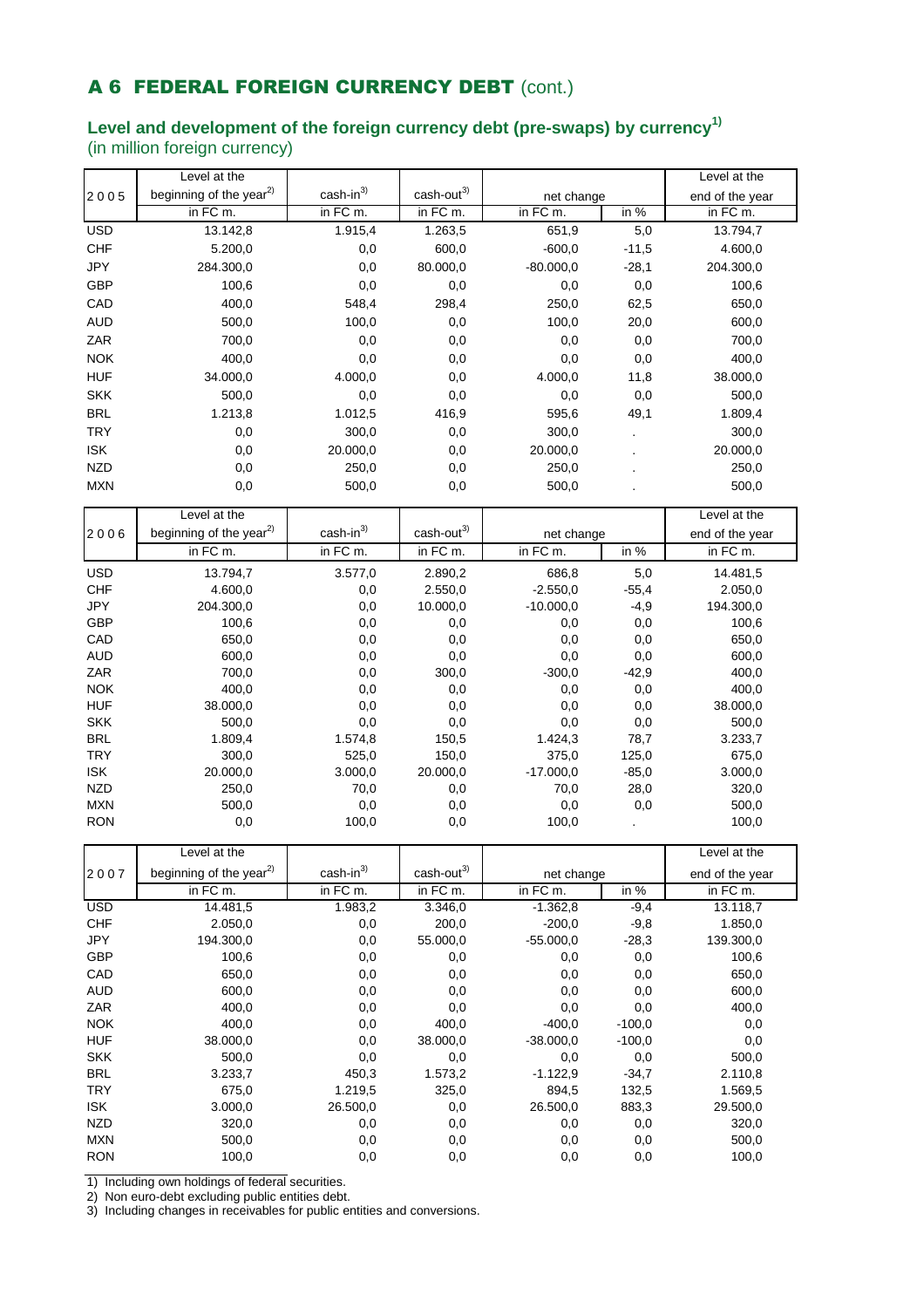# A 6 FEDERAL FOREIGN CURRENCY DEBT (cont.)

### **Level and development of the foreign currency debt (pre-swaps) by currency1)** (in million foreign currency)

|            | Level at the                        |                       |                        |             |          | Level at the    |
|------------|-------------------------------------|-----------------------|------------------------|-------------|----------|-----------------|
| 2008       | beginning of the year <sup>2)</sup> | cash-in <sup>3)</sup> | cash-out <sup>3)</sup> | net change  |          | end of the year |
|            | in FC m.                            | in FC m.              | in FC m.               | in FC m.    | in %     | in FC m.        |
| <b>USD</b> | 13.118,7                            | 7.334,6               | 1.783,2                | 5.551,4     | 42,3     | 18.670,1        |
| <b>CHF</b> | 1.850,0                             | 315,0                 | 0,0                    | 315,0       | 17,0     | 2.165,0         |
| JPY        | 139.300,0                           | 0,0                   | 0,0                    | 0,0         | 0,0      | 139.300,0       |
| GBP        | 100,6                               | 152,0                 | 0,0                    | 152,0       | 151,1    | 252,6           |
| CAD        | 650,0                               | 0,0                   | 0,0                    | 0,0         | 0,0      | 650,0           |
| <b>AUD</b> | 600,0                               | 0,0                   | 0,0                    | 0,0         | 0,0      | 600,0           |
| ZAR        | 400,0                               | 0,0                   | 0,0                    | 0,0         | 0,0      | 400,0           |
| <b>SKK</b> | 500,0                               | 0,0                   | 0,0                    | 0,0         | 0,0      | 500,0           |
| <b>BRL</b> | 2.110,8                             | 0,0                   | 1.722,2                | $-1.722,2$  | $-81,6$  | 388,6           |
| <b>TRY</b> | 1.569,5                             | 1.514,3               | 542,8                  | 971,5       | 61,9     | 2.541           |
| <b>ISK</b> | 29.500,0                            | 0,0                   | 29.500,0               | $-29.500,0$ | $-100,0$ | 0,0             |
| <b>NZD</b> | 320,0                               | 0,0                   | 320,0                  | $-320,0$    | $-100,0$ | 0,0             |
| <b>MXN</b> | 500,0                               | 0,0                   | 500,0                  | $-500,0$    | $-100,0$ | 0,0             |
| <b>RON</b> | 100,0                               | 0,0                   | 100,0                  | $-100,0$    | $-100,0$ | 0,0             |
|            |                                     |                       |                        |             |          |                 |
|            | Level at the                        |                       |                        |             |          | Level at the    |
| 2009       | beginning of the year <sup>2)</sup> | $cash-in3$            | cash-out <sup>3)</sup> | net change  |          | end of the year |
|            | in FC m.                            | in FC m.              | in FC m.               | in FC m.    | in %     | in FC m.        |
| <b>USD</b> | 18.670,1                            | 4.456,7               | 7.440,7                | $-2.984,0$  | $-16,0$  | 15.686,1        |
| <b>CHF</b> | 2.165,0                             | 613,0                 | 1.165,0                | $-552,0$    | $-25,5$  | 1.613,0         |
| JPY        | 139.300,0                           | 0,0                   | 80.000,0               | $-80.000,0$ | $-57,4$  | 59.300,0        |
| GBP        | 252,6                               | 1.550,0               | 152,0                  | 1.398,0     | 553,4    | 1.650,6         |
| CAD        | 650,0                               | 0,0                   | 0,0                    | 0,0         | 0,0      | 650,0           |
| <b>AUD</b> | 600,0                               | 0,0                   | 0,0                    | 0,0         | 0,0      | 600,0           |
| ZAR        | 400,0                               | 0,0                   | 400,0                  | $-400,0$    | $-100,0$ | 0,0             |
| <b>SKK</b> | 500,0                               | 0,0                   | 500,0                  | $-500,0$    | $-100,0$ | 0,0             |
| <b>BRL</b> | 388,6                               | 0,0                   | 0,0                    | 0,0         | 0,0      | 388,6           |
| <b>TRY</b> | 2.541,1                             | 0,0                   | 2.312,8                | $-2.312,8$  | $-91,0$  | 228,3           |
|            | Level at the                        |                       |                        |             |          | Level at the    |
| 2010       | beginning of the year <sup>2)</sup> | $cash-in3$            | cash-out <sup>3)</sup> | net change  |          | end of the year |
|            | in FC m.                            | in FC m.              | in FC m.               | in FC m.    | in %     | in FC m.        |
| <b>USD</b> | 15.686,1                            | 2.733,5               | 5.056,7                | $-2.323,2$  | $-14,8$  | 13.362,9        |
| <b>CHF</b> | 1.613,0                             | 219,0                 | 13,0                   | 206,0       | 12,8     | 1.819,0         |
| JPY        | 59.300,0                            | 0,0                   | 16.000,0               | $-16.000,0$ | $-27,0$  | 43.300,0        |
| GBP        | 1.650,6                             | 0,0                   | 1.550,0                | $-1.550,0$  | $-93,9$  | 100,6           |
| CAD        | 650,0                               | 0,0                   | 0,0                    | 0,0         | 0,0      | 650,0           |
| AUD        | 600,0                               | 16,0                  | $_{\rm 0,0}$           | 16,0        | 2,7      | 616,0           |
| <b>BRL</b> | 388,6                               | 0,0                   | $_{0,0}$               | 0,0         | 0,0      | 388,6           |
| <b>TRY</b> | 228,3                               | 0,0                   | 178,3                  | $-178,3$    | $-78,1$  | 50,0            |
|            |                                     |                       |                        |             |          |                 |
|            | Level at the                        | cash-in <sup>3)</sup> | cash-out <sup>3)</sup> |             |          | Level at the    |
| 2011       | beginning of the year <sup>2)</sup> |                       |                        | net change  |          | end of the year |
|            | in FC m.                            | in FC m.              | in FC m.               | in FC m.    | in %     | in FC m.        |
| <b>USD</b> | 13.362,9                            | 3.325,0               | 4.912,9                | $-1.587,9$  | $-11,9$  | 11.775,0        |
| <b>CHF</b> | 1.819,0                             | 0,0                   | 219,0                  | $-219,0$    | $-12,0$  | 1.600,0         |
| JPY        | 43.300,0                            | 0,0                   | 21.300,0               | $-21.300,0$ | $-49,2$  | 22.000,0        |
| GBP        | 100,6                               | 430,0                 | 0,0                    | 430,0       | 427,4    | 530,6           |
| CAD        | 650,0                               | 0,0                   | 100,0                  | $-100,0$    | $-15,4$  | 550,0           |
| <b>AUD</b> | 616,0                               | 0,0                   | 16,0                   | $-16,0$     | $-2,6$   | 600,0           |
| <b>BRL</b> | 388,6                               | 0,0                   | 388,6                  | $-388,6$    | $-100,0$ | 0,0             |
| <b>TRY</b> | 50,0                                | 0,0                   | 0,0                    | 0,0         | 0,0      | 50,0            |
| <b>NOK</b> | 0,0                                 | 2.000,0               | 0,0                    | 2.000,0     |          | 2.000,0         |
|            |                                     |                       |                        |             |          |                 |

1) Including own holdings of federal securities.

2) Non euro-debt excluding public entities debt.

3) Including changes in receivables for public entities and conversions.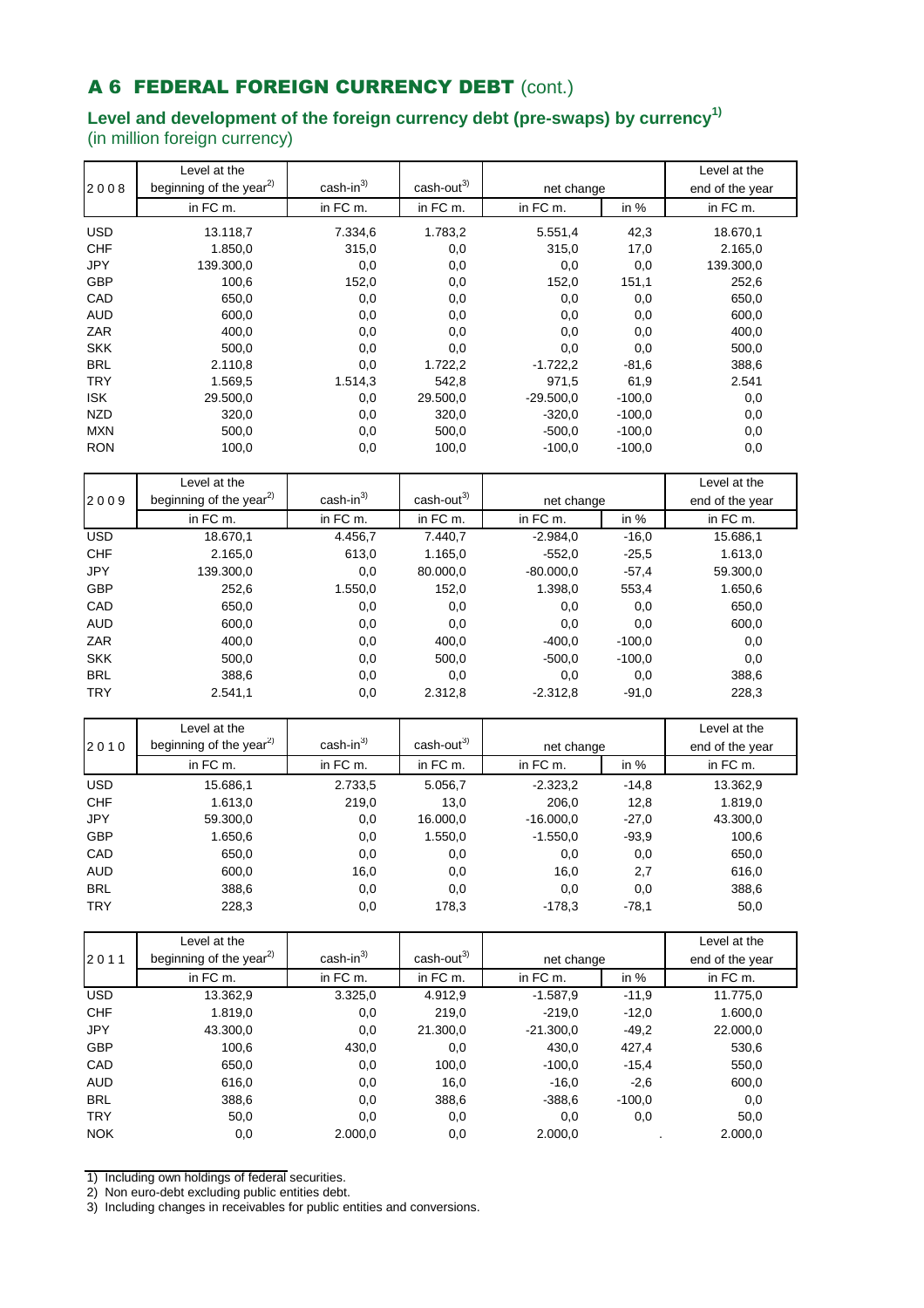# A 6 FEDERAL FOREIGN CURRENCY DEBT (cont.)

## **Level and development of the foreign currency debt (pre-swaps) by currency1)**

(in million foreign currency)

|            | Level at the                        |                       |                        |             |          | Level at the    |
|------------|-------------------------------------|-----------------------|------------------------|-------------|----------|-----------------|
| 2012       | beginning of the year <sup>2)</sup> | $\text{cash-in}^{3)}$ | cash-out <sup>3)</sup> | net change  |          | end of the year |
|            | in Mio FW                           | in Mio FW             | in Mio FW              | in Mio FW   | in $%$   | in Mio FW       |
| <b>USD</b> | 11.775,0                            | 4.685,0               | 5.925,0                | $-1.240.0$  | $-10.5$  | 10.535,0        |
| <b>CHF</b> | 1.600,0                             | 0,0                   | 1.000,0                | $-1.000,0$  | $-62.5$  | 600,0           |
| <b>JPY</b> | 22.000,0                            | 0,0                   | 10.000,0               | $-10.000.0$ | $-45.5$  | 12.000,0        |
| <b>GBP</b> | 530,6                               | 120,0                 | 530,6                  | $-410.6$    | $-77,4$  | 120,0           |
| CAD        | 550,0                               | 0,0                   | 0,0                    | 0,0         | 0,0      | 550,0           |
| <b>AUD</b> | 600,0                               | 11,0                  | 0,0                    | 11,0        | 1,8      | 611,0           |
| <b>TRY</b> | 50,0                                | 0,0                   | 50,0                   | $-50,0$     | $-100.0$ | 0,0             |
| <b>NOK</b> | 2.000,0                             | 500,0                 | 0,0                    | 500,0       | 25,0     | 2.500,0         |

|            | Stand                      |                      |                      |                  |          | Stand      |
|------------|----------------------------|----------------------|----------------------|------------------|----------|------------|
| 2013       | Jahresbeginn <sup>2)</sup> | Zugang <sup>3)</sup> | Abgang <sup>3)</sup> | Nettoveränderung |          | Jahresende |
|            | in Mio FW                  | in Mio FW            | in Mio FW            | in Mio FW        | in $%$   | in Mio FW  |
| <b>USD</b> | 10.535,0                   | 4.550,0              | 8.235,0              | $-3.685.0$       | $-35.0$  | 6.850,0    |
| <b>CHF</b> | 600,0                      | 0,0                  | 0,0                  | 0,0              | 0,0      | 600,0      |
| <b>JPY</b> | 12.000,0                   | 0,0                  | 0,0                  | 0,0              | 0,0      | 12.000,0   |
| <b>GBP</b> | 120,0                      | 0,0                  | 120,0                | $-120,0$         | $-100,0$ | 0,0        |
| CAD        | 550,0                      | 0,0                  | 0,0                  | 0,0              | 0,0      | 550,0      |
| <b>AUD</b> | 611,0                      | 100,0                | 11,0                 | 89,0             | 14,6     | 700,0      |
| <b>NOK</b> | 2.500,0                    | 0,0                  | 0,0                  | 0,0              | 0,0      | 2.500,0    |

|            | Stand                      |                      |                |                  |         | Stand      |
|------------|----------------------------|----------------------|----------------|------------------|---------|------------|
| 2014       | Jahresbeginn <sup>2)</sup> | Zugang <sup>3)</sup> | Abgang $^{3)}$ | Nettoveränderung |         | Jahresende |
|            | in Mio FW                  | in Mio FW            | in Mio FW      | in Mio FW        | in $%$  | in Mio FW  |
| <b>USD</b> | 6.850,0                    | 5.532,0              | 5.850,0        | $-318,0$         | $-4,6$  | 6.532,0    |
| <b>CHF</b> | 600,0                      | 0,0                  | 0,0            | 0,0              | 0,0     | 600,0      |
| <b>JPY</b> | 12.000,0                   | 0,0                  | 0,0            | 0,0              | 0,0     | 12.000,0   |
| <b>GBP</b> | 0,0                        | 235,0                | 0,0            | 235,0            |         | 235,0      |
| CAD        | 550,0                      | 0,0                  | 0,0            | 0,0              | 0,0     | 550,0      |
| <b>AUD</b> | 700,0                      | 110,0                | 700.0          | $-590.0$         | $-84.3$ | 110,0      |
| <b>NOK</b> | 2.500,0                    | 0,0                  | 0,0            | 0,0              | 0,0     | 2.500,0    |

<sup>1)</sup> Including own holdings of federal securities.

<sup>2)</sup> Non euro-debt excluding public entities debt.

<sup>3)</sup> Including conversions.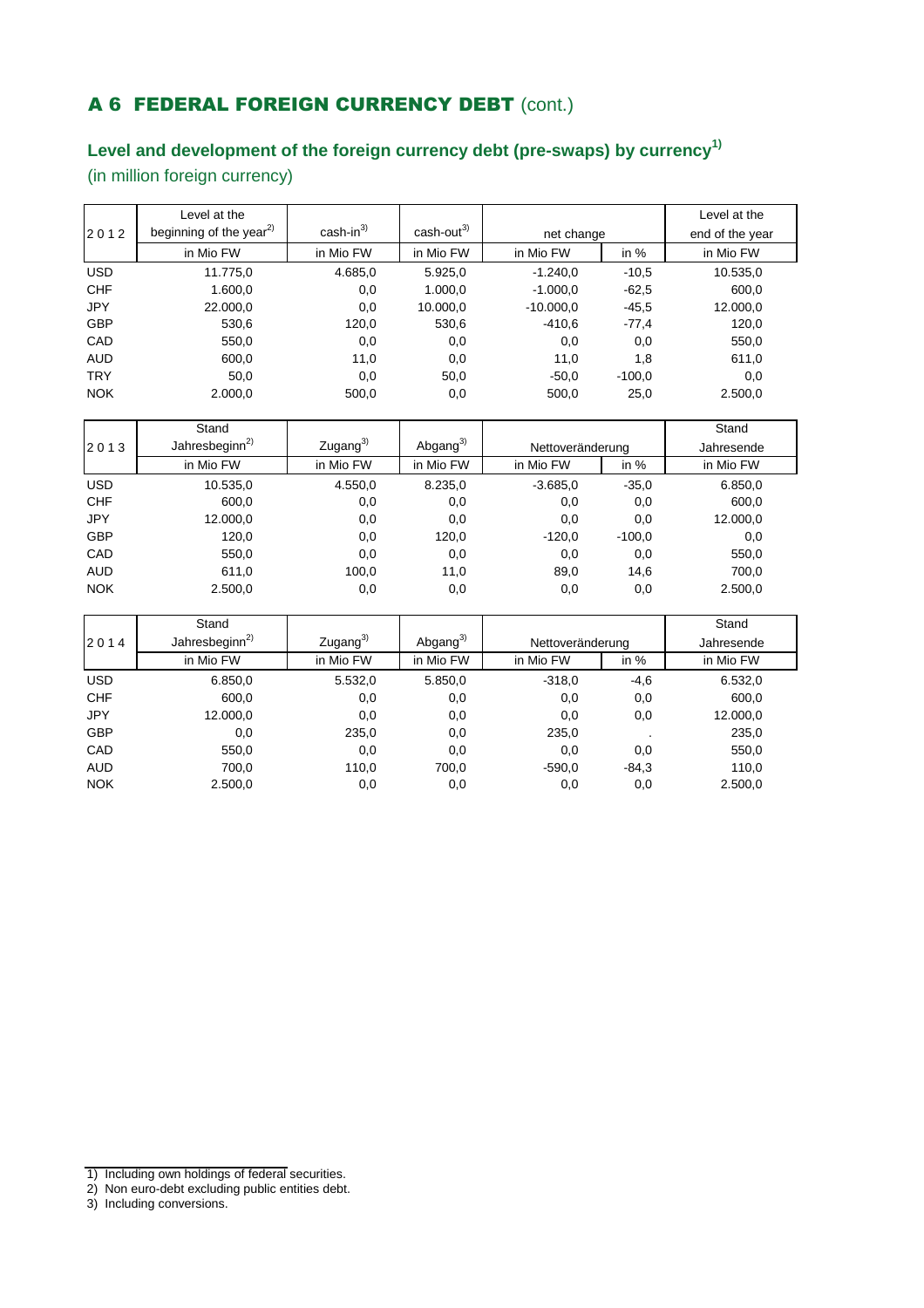## A 7 LONG-TERM LIABILITIES<sup>1)</sup> OF COMPANIES OWNED BY PUBLIC AUTHORITIES

| <b>EUR billion</b>                                                               | 2008 | 2009           | 2010 | 2011 |      | 2012 2013 2014 <sup>2)</sup> |          |
|----------------------------------------------------------------------------------|------|----------------|------|------|------|------------------------------|----------|
|                                                                                  |      |                |      |      |      |                              |          |
| Companies owned by the federal government <sup>3)</sup>                          |      |                |      |      |      |                              |          |
| ASFINAG (public sector road construction company)                                | 8,4  | 8,8            | 10,0 | 8,7  | 8,3  | 9,0                          | 8,2      |
| BIG (federal facility management company)                                        | 3,1  | 2,7            | 3,0  | 3,3  | 3,6  | 3,0                          | 2,9      |
| MUQUA (MuseumsQuartier Errichtungs- und BetriebsgmbH)                            | 0,1  | 0,1            | 0,1  | 0,0  | 0,0  | 0,0                          | 0,0      |
| ÖBB (Austrian Federal Railways)                                                  | 11,1 | 12,5           | 14,4 | 16,9 | 17,3 | 18,3                         | 20,2     |
| of which ÖBB Infrastruktur AG                                                    | 9,2  | 10,8           | 12,7 | 14,4 | 14,7 | 15,9                         | 17,8     |
| of which ÖBB Personenverkehr AG                                                  | 1,3  | 1,4            | 1.6  | 1,5  | 1,5  | 1,5                          | 1,4      |
| ÖIAG (Austrian state holding company)                                            | 0,0  | 0,0            | 0,0  | 0,2  | 0,1  | 0,1                          | 0,3      |
| SCHIG (Austrian rail infrastructure financing company)                           | 0,1  | 0,1            | 0,1  | 0,1  | 0,0  | 0,0                          | 0,0      |
| Total                                                                            | 22,8 | 24,1           | 27,5 | 29,2 | 29,3 | 30,4                         | 31,7     |
| of which assigned to the general government sector (ESA 2010) $^{4}$             | 13.7 | 14,9           | 17,4 | 19,2 | 19,7 | 20,4                         | 22,2     |
| Regional hospital operating companies <sup>5)</sup>                              |      |                |      |      |      |                              |          |
| GESPAG (Oberösterreichische Gesundheits- und Spitals-AG, Upper Austria)          | 0,2  | 0,2            | 0,3  | 0,3  | 0,3  | 0,3                          | 0,3      |
| KABEG (Kärntner Krankenanstaltenbetriebsgesellschaft, Carinthia)                 | 1,0  | 1,2            | 1,3  | 1,3  | 1,3  | 1,3                          | 1,3      |
| KAGes (Steiermärkische Krankenanstaltenges.m.b.H., Styria)                       | 0,0  | 0,7            | 1,2  | 1,2  | 1,2  | 1,2                          | 1,2      |
| KRAGES (Burgenländische Krankenanstaltenges.m.b.H., Burgenland)                  | 0,0  | 0,0            | 0,0  | 0,1  | 0,1  | 0,1                          | 0,1      |
| TILAK (Tiroler Landeskrankenanstalten GmbH, Tyrol)                               | 0,1  | 0,0            | 0,0  | 0,0  | 0,0  | 0,0                          | 0,0      |
| Total                                                                            | 1,3  | 2,2            | 2,9  | 2,9  | 2,9  | 2,9                          | 2,8      |
| of which assigned to the general government sector (ESA 2010)                    | 1,3  | 2,2            | 2,9  | 2,9  | 2,9  | 2,9                          | 2,8      |
| Regional facility management companies (LIGs) <sup>5)</sup>                      |      |                |      |      |      |                              |          |
| LIG Styria                                                                       | 0,4  | 0,4            | 0,4  | 0,4  | 0,4  | 0,5                          | 0,5      |
| LIG Carinthia                                                                    | 0,1  | 0,1            | 0,1  | 0,1  | 0,1  | 0,1                          | 0,1      |
| <b>LIG Lower Austria</b>                                                         | 0,4  | 0,4            | 0,6  | 0,7  | 0,7  | 0,7                          | 0,6      |
| LIG Upper Austria                                                                | 0,1  | 0,1            | 0,2  | 0,2  | 0,2  | 0,2                          | 0,2      |
| LIG Burgenland (BELIG)                                                           | 0,1  | 0,2            | 0,1  | 0,1  | 0,2  | 0,2                          | 0,2      |
| <b>Summe</b>                                                                     | 1,0  | 1,2            | 1,4  | 1,5  | 1,5  | 1,5                          | 1,5      |
| of which assigned to the general government sector (ESA 2010)                    | 1.0  | 1,2            | 1,4  | 1,5  | 1,5  | 1,5                          | 1,5      |
|                                                                                  |      |                |      |      |      |                              |          |
| Municipal market producers <sup>6)</sup><br>Municipal cooperatives <sup>7)</sup> |      |                |      |      |      |                              |          |
|                                                                                  | 2,1  |                |      |      |      |                              |          |
| Municipal utility infrastructure providers (excluding Vienna)                    | 7,9  | 7,9            | 7,9  | 7,8  | 7,6  | 7,4                          |          |
| Municipal utility infrastructure providers of the City of Vienna                 | 0,1  | 0,1            | 0,1  | 0,1  | 0,0  | 0,0                          | $_{0,0}$ |
| Wiener Wohnen (City of Vienna - Housing in Vienna)                               | 2,3  | 2,3            | 2,4  | 2,6  | 2,7  | 2,9                          | 2,7      |
| Wiener Kanal (Vienna Waste Water Management)                                     | ä,   | 0,1            | 0,1  | 0,1  | 0,1  | 0,1                          | 0,1      |
| Vienna Hospital Association                                                      |      | $\overline{a}$ | 0,3  | 0,3  | 0,4  | 0,4                          | 0,4      |
| Total <sup>7)8)</sup>                                                            | 12,5 | 10,3           | 10,8 | 10,8 | 10,7 | 10,7                         | 3,2      |
| of which assigned to the general government sector (ESA 2010)                    |      |                | 0,3  | 0,3  | 0,3  | 0,4                          | 0,4      |
| Total $^{7)8)}$                                                                  | 37,7 | 37,8           | 42,6 | 44,4 | 44,5 | 45,5                         | 39,2     |
| of which assigned to the general government sector (ESA 2010)                    | 16,1 | 18,3           | 21,9 | 24,0 | 24,6 | 25,2                         | 26,9     |

1) Capital market financing with an initial maturity period of more than one year (bonds, loan liabilities including assignments of claims 2) Preliminary data.

3) Independent entities assigned to the corporate sector according to ESA 2010.

5) Companies with liabilities to credit institutions. 4) In particular, debt of the Austrian Federal Railways Infrastruktur AG and Personenverkehr AG, BIG and MUQUA classified as federal debt, but also capital market financing provided by the central government (especially government bonds) to third parties and passed on to companies in the form of loans, with debt servicing remaining with these companies. Such thirdparty financing by the central government has been possible since 1998 (Article 81 Federal Organic Budget Act as amended).

 sewage disposal, housing management) as well as municipal cooperatives (particularly water supply, environmental and health services). 6) Municipal market producers, including utility infrastructure providers and fee-based municipal services (water supply,

7) As from 2009, data on municipal cooperatives have no longer been available.

8) 2014 time series break: change in reporting from gross to net figures.

Source: Companies' balance sheet data and Statistics Austria.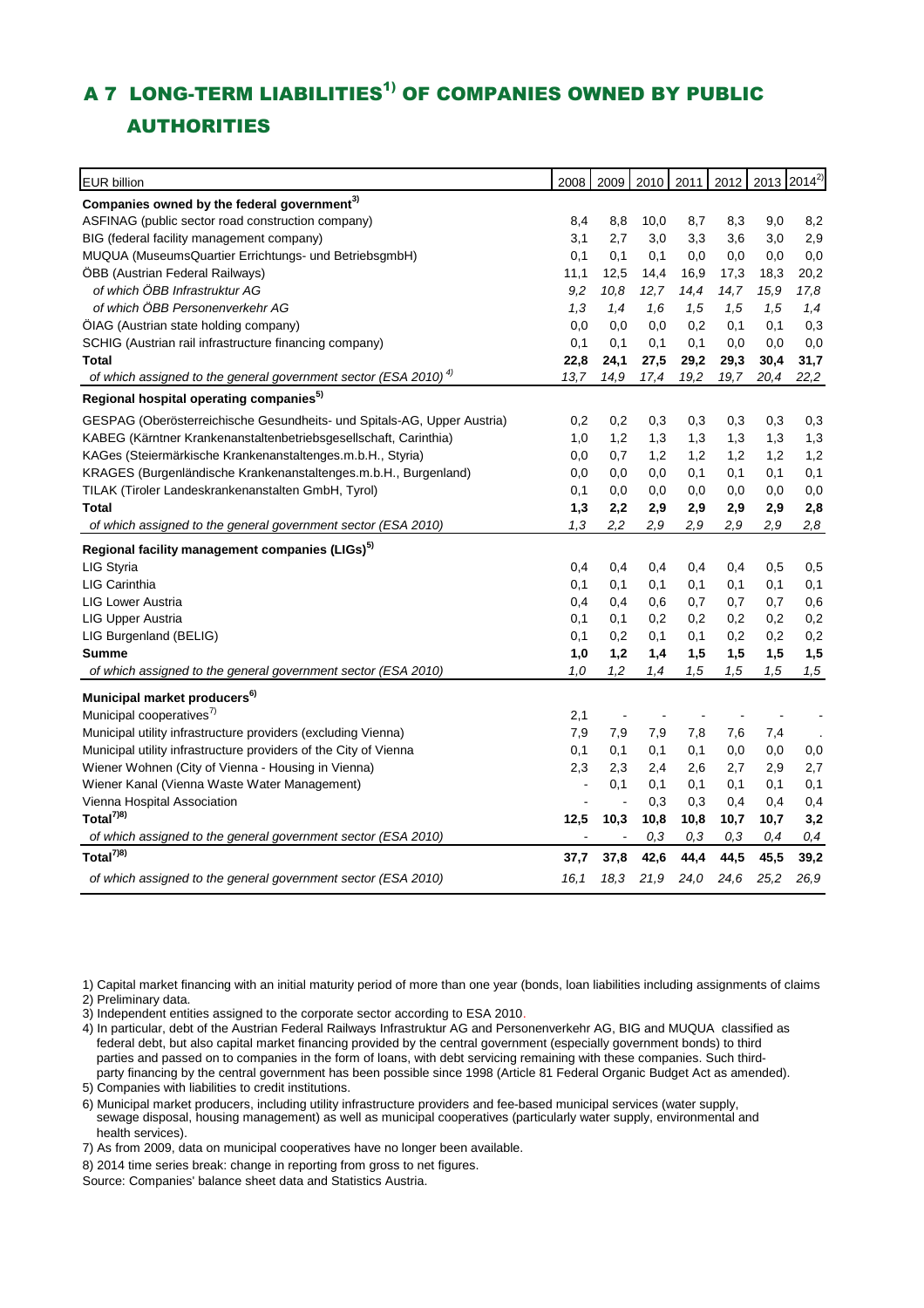## **A 8 STATE GOVERNMENT GROSS DEBT<sup>1)</sup>**

### **Debt level** (in EUR million)

|                      | 2004    | 2005    | 2006    | 2007    | 2008    | 2009    | 2010     | 2011     | 2012     | 2013     |
|----------------------|---------|---------|---------|---------|---------|---------|----------|----------|----------|----------|
| <b>Burgenland</b>    | 207,9   | 207,8   | 206,8   | 206,8   | 206,8   | 206.8   | 231,5    | 251,5    | 265,5    | 275,0    |
| Carinthia            | 586,6   | 680.1   | 724.2   | 867,7   | 990.0   | 1.159.0 | 1.341.4  | 1.506.1  | 1.542.5  | 1.573,3  |
| Lower Austria        | 1.380,4 | 1.680.2 | 2.042,8 | 2.271,4 | 2.557,2 | 3.271,0 | 4.135.8  | 3.647.2  | 3.503.8  | 3.477,3  |
| Upper Austria        | ۰       | ۰       | ۰       |         |         | 92.0    | 165.4    | 222.0    | 321,0    | 425,0    |
| Salzburg             | 346.1   | 378,0   | 401,3   | 406,8   | 521.2   | 550,3   | 777,9    | 2.129,3  | 2.456.5  | 1.603,8  |
| Styria               | 367,3   | 442.3   | 442,3   | 442.3   | 442.3   | 988,4   | 1.343.5  | 1.595.9  | 1.560.7  | 1.904,1  |
| Tyrol                | 57,3    | 106.3   | 132,2   | 176,2   | 168.0   | 174.5   | 234.0    | 266.1    | 221.0    | 180,8    |
| Vorarlberg           | 73,9    | 73,9    | 83,9    | 78,2    | 72,7    | 72,7    | 95,8     | 113,1    | 112,1    | 102,8    |
| Vienna <sup>2)</sup> | 1.565.5 | .546.3  | 1.473,5 | 1.394,6 | 1.460,1 | 1.874,1 | 3.070,5  | 4.027.4  | 4.349.7  | 4.635,2  |
| <b>Total</b>         | 4.585.0 | 5.114.9 | 5.507.0 | 5.844.0 | 6.418,4 | 8.388,8 | 11.395,7 | 13.758,5 | 14.332.8 | 14.177.3 |

### **Debt ratios** (in %)

|                      | 2004  | 2005  | 2006    | 2007           | 2008           | 2009  | 2010  | 2011  | 2012  | 2013  |
|----------------------|-------|-------|---------|----------------|----------------|-------|-------|-------|-------|-------|
| Burgenland           | 4,5   | 4,1   | 3,8     | 3,5            | 3,2            | 2,5   | 2,0   | 1,8   | 1,9   | 1,9   |
| Carinthia            | 12,8  | 13,3  | 13,2    | 14,8           | 15,4           | 13,8  | 11,8  | 10,9  | 10,8  | 11,1  |
| Lower Austria        | 30,1  | 32,8  | 37,1    | 38,9           | 39,8           | 39,0  | 36,3  | 26,5  | 24,4  | 24,5  |
| <b>Upper Austria</b> |       | ٠.    | $\cdot$ | $\blacksquare$ | $\blacksquare$ | 1,1   | 1,5   | 1,6   | 2,2   | 3,0   |
| Salzburg             | 7,5   | 7,4   | 7,3     | 7.0            | 8,1            | 6,6   | 6,8   | 15,5  | 17,1  | 11,3  |
| Styria               | 8,0   | 8,6   | 8,0     | 7.6            | 6,9            | 11,8  | 11,8  | 11,6  | 10,9  | 13,4  |
| Tyrol                | 1,2   | 2,1   | 2,4     | 3,0            | 2,6            | 2,1   | 2,1   | 1,9   | 1,5   | 1,3   |
| Vorarlberg           | 1.6   | 1,4   | 1,5     | 1.3            | 1,1            | 0,9   | 0,8   | 0,8   | 0,8   | 0,7   |
| Vienna <sup>2)</sup> | 34,1  | 30,2  | 26,8    | 23,9           | 22,7           | 22,3  | 26,9  | 29,3  | 30,3  | 32,7  |
| <b>Total</b>         | 100,0 | 100,0 | 100.0   | 100,0          | 100,0          | 100,0 | 100,0 | 100,0 | 100.0 | 100,0 |

### **Annual change of the state debt** (in %)

|                      | 2004   | 2005   | 2006   | 2007   | 2008    | 2009  | 2010 | 2011    | 2012    | 2013    |
|----------------------|--------|--------|--------|--------|---------|-------|------|---------|---------|---------|
| Burgenland           | $-0,2$ | $-0,1$ | $-0,5$ | 0,0    | 0,0     | 0,0   | 11,9 | 8,6     | 5,6     | 3,6     |
| Carinthia            | 12,5   | 15,9   | 6,5    | 19,8   | 14,1    | 17,1  | 15,7 | 12,3    | 2,4     | 2,0     |
| Lower Austria        | 33,9   | 21,7   | 21,6   | 11,2   | 12,6    | 27,9  | 26,4 | $-11,8$ | $-3,9$  | $-0,8$  |
| <b>Upper Austria</b> |        | ٠.     |        |        | $\cdot$ |       | 79,8 | 34,2    | 44,6    | 32,4    |
| Salzburg             | 2,1    | 9,2    | 6,2    | 1,4    | 28,1    | 5,6   | 41,3 | 173,7   | 15,4    | $-34.7$ |
| Styria               | 0,0    | 20,4   | 0,0    | 0,0    | 0,0     | 123,5 | 35,9 | 18,8    | $-2,2$  | 22,0    |
| Tyrol                | 258,8  | 85,5   | 24,4   | 33,3   | $-4,7$  | 3,9   | 34,1 | 13,7    | $-16,9$ | $-18.2$ |
| Vorarlberg           | $-4,5$ | 0,0    | 13,5   | $-6,8$ | $-7,0$  | 0,0   | 31,7 | 18,1    | $-0.9$  | $-8,3$  |
| Vienna <sup>2)</sup> | $-0,1$ | $-1,2$ | $-4,7$ | $-5,4$ | 4,7     | 28,4  | 63,8 | 31,2    | 8,0     | 6,6     |
| <b>Total</b>         | 11,1   | 11,6   | 7,7    | 6,1    | 9,8     | 30,7  | 35,8 | 20,7    | 4,2     | $-1,1$  |

### **Per-capita level of the state debt** (in EUR)

|                      | 2004  | 2005  | 2006  | 2007  | 2008  | 2009  | 2010  | 2011  | 2012  | 2013  |
|----------------------|-------|-------|-------|-------|-------|-------|-------|-------|-------|-------|
| Burgenland           | 748   | 744   | 738   | 736   | 731   | 729   | 813   | 880   | 926   | 957   |
| Carinthia            | 1.050 | 1.216 | 1.295 | 1.550 | 1.770 | 2.077 | 2.410 | 2.709 | 2.777 | 2.836 |
| Lower Austria        | 880   | 1.063 | 1.286 | 1.424 | 1.595 | 2.037 | 2.570 | 2.259 | 2.165 | 2.140 |
| Upper Austria        |       | ٠.    |       |       |       | 65    | 117   | 157   | 226   | 299   |
| Salzburg             | 663   | 720   | 763   | 773   | 990   | 1.045 | 1.474 | 4.020 | 4.618 | 3.004 |
| Styria               | 307   | 368   | 368   | 367   | 367   | 820   | 1.113 | 1.320 | 1.289 | 1.571 |
| Tyrol                | 83    | 153   | 190   | 252   | 239   | 248   | 331   | 374   | 309   | 252   |
| Vorarlberg           | 205   | 204   | 230   | 214   | 198   | 197   | 259   | 305   | 301   | 274   |
| Vienna <sup>2)</sup> | 959   | 936   | 887   | 834   | 869   | 1.109 | 1.803 | 2.345 | 2.498 | 2.639 |
| Total                | 559   | 620   | 665   | 703   | 770   | 1.004 | 1.361 | 1.636 | 1.696 | 1.671 |

<sup>1)</sup> Including debt incurred for third parties (such as hospitals run by one of the provinces); excluding internal bonds. The debt of the regional authorities in the form of internal bonds amounted: end of 2011: 1.342,0 EUR million, end of 2012: 1.384,0 EUR million and end of 2013: 1.343,3 EUR million.

<sup>2)</sup> Vienna as state and local government.

Source: Statistics Austria - Gebarungen und Sektor Staat; current years.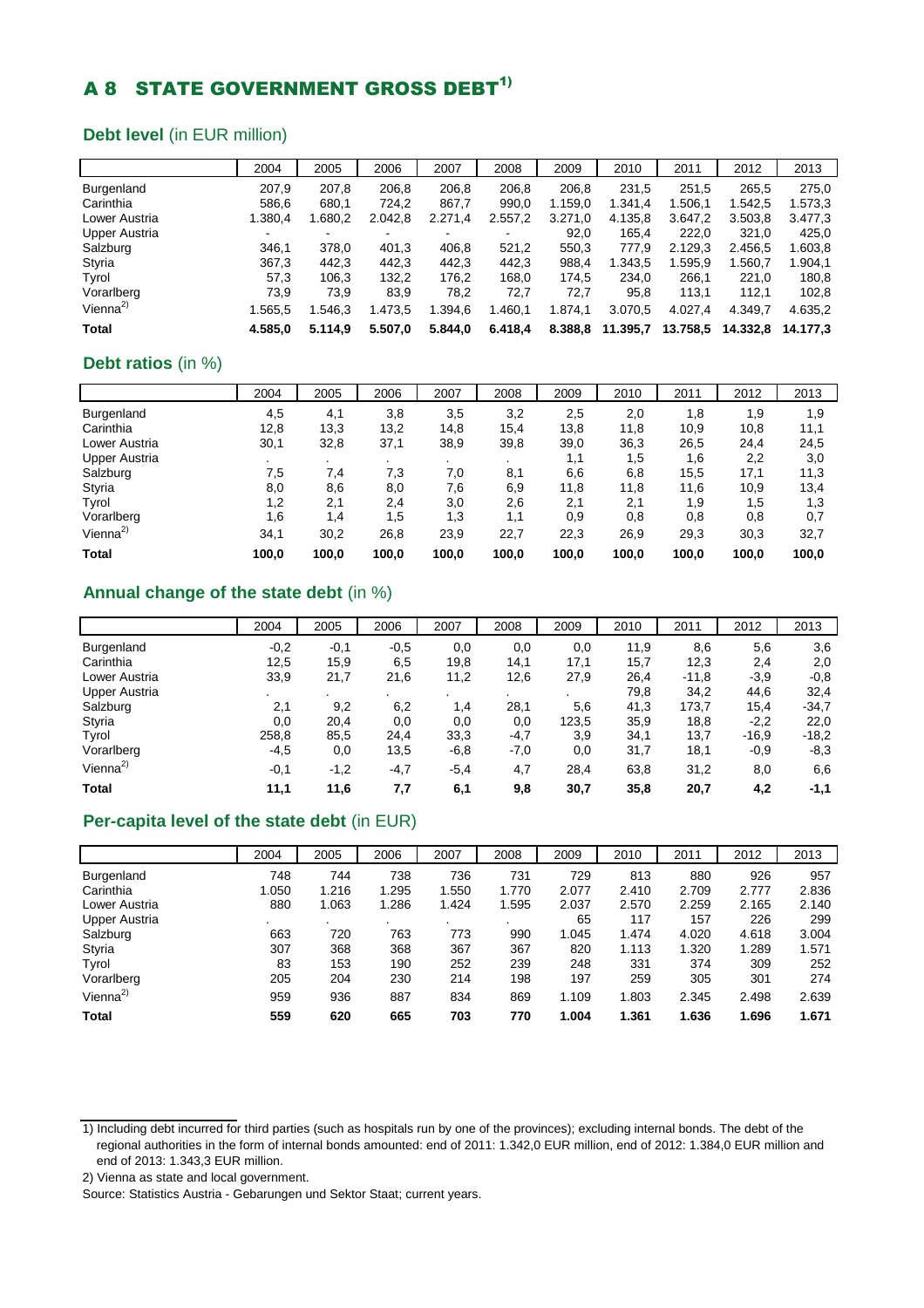## A 9 LOCAL GOVERNMENT GROSS DEBT

### **Local debt** (in EUR million)

|                           | 2004     | 2005     | 2006     | 2007     | 2008     | 2009     | 2010     | 2011     | 2012     | 2013     |
|---------------------------|----------|----------|----------|----------|----------|----------|----------|----------|----------|----------|
| <b>Burgenland</b>         | 383.1    | 376,6    | 373,3    | 371.0    | 368,5    | 370,8    | 365,4    | 350,2    | 331,6    | 319,2    |
| Carinthia                 | 639,0    | 646.5    | 646.3    | 678.6    | 686.9    | 712.3    | 716,0    | 678,0    | 675.1    | 646.5    |
| Lower Austria             | 3.444.0  | 3.497.6  | 3.624.2  | 3.651.9  | 3.642.9  | 3.706,2  | 3.785,6  | 3.749.5  | 3.678.7  | 3.636,9  |
| <b>Upper Austria</b>      | 2.159,3  | 2.213.7  | 2.245.0  | 2.306,2  | 2.393.1  | 2.561.2  | 2.730.6  | 2.806.6  | 2.740.4  | 2.673.7  |
| Salzburg                  | 685,0    | 694.4    | 666,9    | 673,1    | 664.3    | 663,3    | 644,6    | 633,3    | 615,6    | 587,3    |
| Styria                    | 1.960.7  | 1.985.5  | .989.3   | 1.955,7  | 2.025.2  | 2.007.9  | 1.959.5  | 1.959.5  | 1.878.6  | 2.034,2  |
| Tyrol                     | 767.5    | 779.4    | 793,8    | 788,2    | 806.2    | 815,0    | 806.4    | 783.7    | 772.3    | 779.5    |
| Vorarlberg                | 616.1    | 642.1    | 642,0    | 627,7    | 639,6    | 653,9    | 676,2    | 680,3    | 666,2    | 674,1    |
| <b>Total excl. Vienna</b> | 10.654.6 | 10.835.8 | 10.980.8 | 11.052.4 | 11.226.7 | 11.490.6 | 11.684.3 | 11.641,1 | 11.358.6 | 11.351,3 |
| Vienna <sup>1)</sup>      | 1.565.5  | 1.546.3  | 1.473,5  | 1.394,6  | 1.460.1  | 1.874.1  | 3.070.5  | 4.027.4  | 4.349.7  | 4.635.2  |
| Total                     | 12.220.1 | 12.382.0 | 12.454.3 | 12.447.0 | 12.686.8 | 13.364.7 | 14.754.8 | 15.668.5 | 15.708.4 | 15,986.5 |

### **Local debt ratios** (in %)

|                           | 2004  | 2005  | 2006  | 2007  | 2008  | 2009  | 2010  | 2011  | 2012  | 2013  |
|---------------------------|-------|-------|-------|-------|-------|-------|-------|-------|-------|-------|
| Burgenland                | 3,1   | 3,0   | 3,0   | 3,0   | 2,9   | 2,8   | 2,5   | 2,2   | 2,1   | 2,0   |
| Carinthia                 | 5,2   | 5,2   | 5,2   | 5,5   | 5,4   | 5,3   | 4,9   | 4,3   | 4,3   | 4,0   |
| Lower Austria             | 28,2  | 28,2  | 29,1  | 29,3  | 28,7  | 27,7  | 25,7  | 23,9  | 23,4  | 22,7  |
| Upper Austria             | 17,7  | 17,9  | 18,0  | 18,5  | 18,9  | 19,2  | 18,5  | 17,9  | 17,4  | 16,7  |
| Salzburg                  | 5,6   | 5,6   | 5,4   | 5,4   | 5,2   | 5,0   | 4,4   | 4,0   | 3,9   | 3,7   |
| Styria                    | 16,0  | 16,0  | 16,0  | 15,7  | 16,0  | 15,0  | 13,3  | 12,5  | 12,0  | 12,7  |
| Tyrol                     | 6,3   | 6,3   | 6,4   | 6,3   | 6,4   | 6,1   | 5,5   | 5,0   | 4,9   | 4,9   |
| Vorarlberg                | 5,0   | 5,2   | 5,2   | 5,0   | 5,0   | 4,9   | 4,6   | 4,3   | 4,2   | 4,2   |
| <b>Total excl. Vienna</b> | 87,2  | 87,5  | 88,2  | 88,8  | 88,5  | 86,0  | 79,2  | 74,3  | 72,3  | 71,0  |
| Vienna <sup>1)</sup>      | 12,8  | 12,5  | 11,8  | 11,2  | 11,5  | 14,0  | 20,8  | 25,7  | 27,7  | 29,0  |
| <b>Total</b>              | 100.0 | 100.0 | 100,0 | 100,0 | 100.0 | 100,0 | 100.0 | 100.0 | 100,0 | 100.0 |

### **Annual change of the local debt** (in %)

|                           | 2004   | 2005   | 2006   | 2007   | 2008   | 2009   | 2010   | 2011   | 2012   | 2013   |
|---------------------------|--------|--------|--------|--------|--------|--------|--------|--------|--------|--------|
| Burgenland                | 0,0    | $-1,7$ | $-0.9$ | $-0,6$ | $-0,7$ | 0,6    | $-1,5$ | $-4,2$ | $-5,3$ | $-3,7$ |
| Carinthia                 | 0,4    | 1,2    | 0,0    | 5,0    | 1,2    | 3,7    | 0,5    | $-5,3$ | $-0,4$ | $-4,2$ |
| Lower Austria             | 5,7    | 1,6    | 3,6    | 0,8    | $-0,2$ | 1,7    | 2,1    | $-1,0$ | $-1,9$ | $-1,1$ |
| <b>Upper Austria</b>      | 4,7    | 2,5    | 1,4    | 2,7    | 3,8    | 7,0    | 6,6    | 2,8    | $-2,4$ | $-2,4$ |
| Salzburg                  | $-8,2$ | 1,4    | $-4,0$ | 0,9    | $-1,3$ | $-0,2$ | $-2,8$ | $-1,8$ | $-2,8$ | -4,6   |
| Styria                    | 2,9    | 1,3    | 0,2    | $-1,7$ | 3,6    | $-0.9$ | $-2,4$ | 0,0    | $-4,1$ | 8,3    |
| Tyrol                     | 2,0    | 1,6    | 1,8    | $-0,7$ | 2,3    | 1,1    | $-1,1$ | $-2,8$ | $-1,5$ | 0,9    |
| Vorarlberg                | 2,4    | 4,2    | 0,0    | $-2,2$ | 1,9    | 2,2    | 3,4    | 0,6    | $-2,1$ | 1,2    |
| <b>Total excl. Vienna</b> | 3,0    | 1,7    | 1,3    | 0,7    | 1,6    | 2,4    | 1,7    | $-0,4$ | $-2,4$ | $-0,1$ |
| Vienna <sup>1</sup>       | $-0,1$ | $-1,2$ | $-4,7$ | $-5,4$ | 4,7    | 28,4   | 63,8   | 31,2   | 8,0    | 6,6    |
| <b>Total</b>              | 2,6    | 1,3    | 0,6    | $-0,1$ | 1,9    | 5,3    | 10,4   | 6,2    | 0,3    | 1,8    |

### **Per-capita level of the local debt** (in EUR)

|                    | 2004  | 2005  | 2006  | 2007  | 2008  | 2009  | 2010  | 2011  | 2012  | 2013  |
|--------------------|-------|-------|-------|-------|-------|-------|-------|-------|-------|-------|
| Burgenland         | 1.378 | 1.349 | 1.333 | 1.320 | 1.303 | 1.307 | 1.284 | 1.225 | 1.157 | 1.111 |
| Carinthia          | 1.143 | 1.156 | 1.155 | 1.212 | 1.228 | 1.277 | 1.286 | 1.219 | 1.215 | 1.165 |
| Lower Austria      | 2.195 | 2.213 | 2.281 | 2.289 | 2.273 | 2.308 | 2.352 | 2.322 | 2.273 | 2.238 |
| Upper Austria      | 1.548 | 1.581 | 1.599 | 1.641 | 1.699 | 1.817 | 1.936 | 1.985 | 1.932 | 1.879 |
| Salzburg           | 1.311 | 1.323 | 1.268 | 1.280 | 1.261 | 1.259 | 1.221 | 1.196 | 1.157 | 1.100 |
| Styria             | 1.638 | 1.653 | 1.654 | 1.625 | 1.681 | 1.666 | 1.624 | 1.621 | 1.551 | 1.678 |
| Tyrol              | 1.114 | 1.123 | 1.138 | 1.127 | 1.148 | 1.157 | 1.140 | 1.101 | 1.079 | 1.085 |
| Vorarlberg         | 1.711 | 1.771 | 1.762 | 1.717 | 1.743 | 1.775 | 1.831 | 1.834 | 1.788 | 1.799 |
| Total excl. Vienna | 1.622 | 1.641 | 1.658 | 1.665 | 1.687 | 1.725 | 1.751 | 1.740 | 1.693 | 1.687 |
| Vienna $1$         | 959   | 936   | 887   | 834   | 869   | 1.109 | 1.803 | 2.345 | 2.498 | 2.639 |
| <b>Total</b>       | 1.490 | 1.500 | 1.504 | 1.498 | 1.522 | 1.600 | 1.762 | 1.863 | 1.859 | 1.884 |

1) Vienna as state and local government.

Source: Statistics Austria - Gebarungen und Sektor Staat; current years.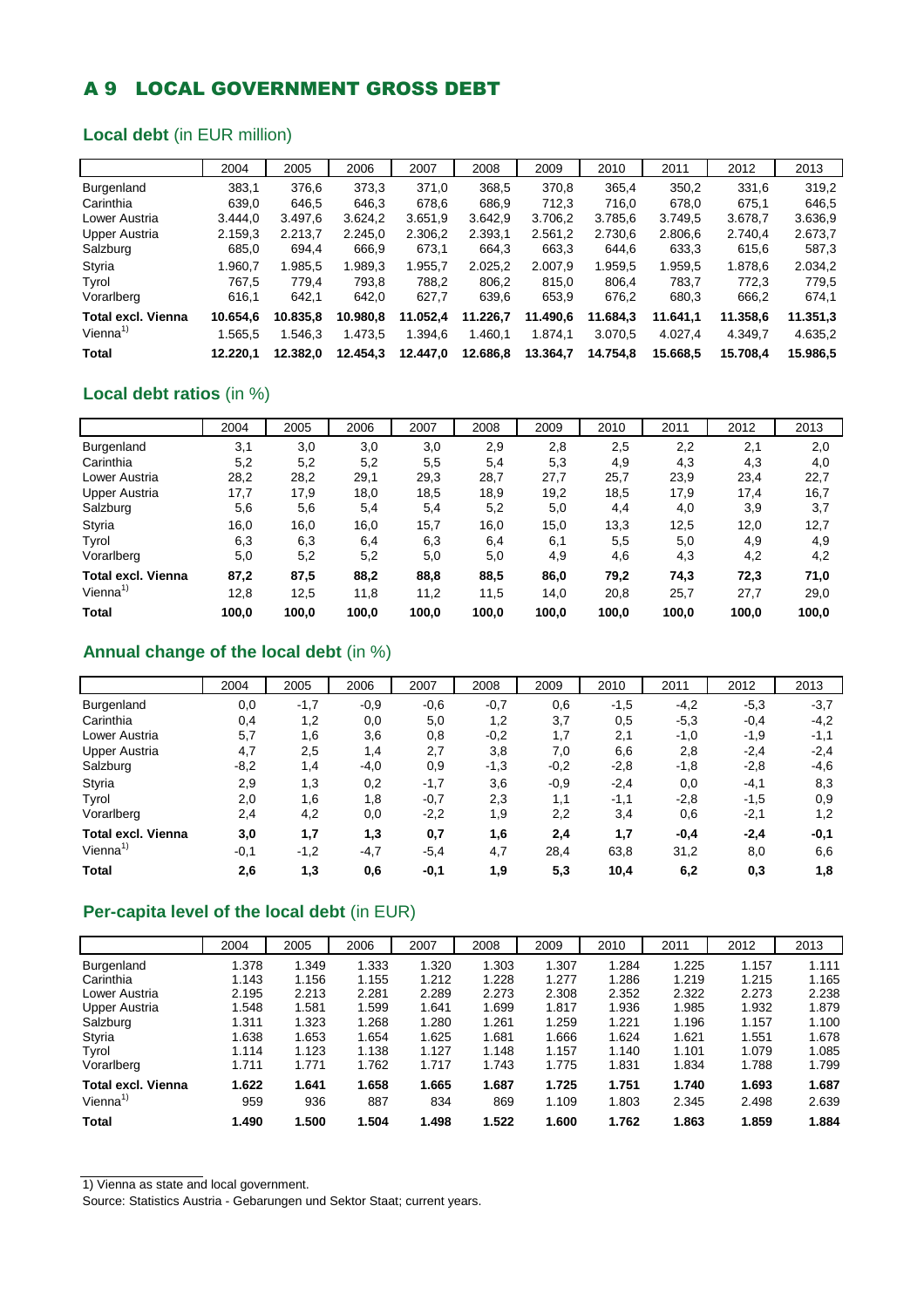## A 10 GENERAL GOVERNMENT DEBT - INTERNATIONAL COMPARISON<sup>1)</sup>

### 2005 2006 2007 2008 2009 2010 2011 2012 2013 2014 Belgium 94,7 90,7 86,8 92,2 99,2 99,5 102,0 103,8 104,4 106,5 Germany 67,1 66,5 63,7 65,1 72,6 80,5 77,9 79,3 77,1 74,7 Estonia 4,5 4,4 3,6 4,5 7,0 6,5 6,0 9,7 10,1 10,6 Finland 40,0 38,2 34,0 32,7 41,7 47,1 48,5 52,9 55,8 59,3 France 67,2 64,4 64,4 68,1 79,0 81,7 85,2 89,6 92,3 95,0 Greece 106,8 103,4 103,1 109,3 126,8 146,0 171,4 156,9 175,0 177,1 Ireland 26,2 23,8 24,0 42,6 62,3 87,4 111,2 121,7 123,2 109,7 Italy 101,9 102,5 99,7 102,3 112,5 115,3 116,4 123,1 128,5 132,1 Latvia 11,8 9,9 8,4 18,6 36,4 46,8 42,7 40,9 38,2 40,0 Lithuania 17,6 17,2 15,9 14,6 29,0 36,3 37,2 39,8 38,8 40,9 Luxemburg 6,3 7,0 7,1 14,4 15,5 19,6 19,1 21,9 24,0 23,6 Malta 70,1 64,6 62,3 62,8 67,8 67,6 69,7 67,4 69,2 68,0 Netherlands 49,4 44,9 42,7 54,8 56,5 59,0 61,3 66,5 68,6 68,8 **Austria 68,3 67,0 64,8 68,5 79,7 82,4 82,1 81,5 80,9 84,5**  Portugal 67,4 69,2 68,4 71,7 83,6 96,2 111,1 125,8 129,7 130,2 Slovakia 33,8 30,7 29,8 28,2 36,0 40,9 43,4 52,1 54,6 53,6 Slovenia 26,3 26,0 22,6 21,7 34,5 38,2 46,5 53,7 70,4 80,9 Spain 42,3 38,9 35,5 39,4 52,7 60,1 69,2 84,4 92,1 97,7 Cyprus 63,4 59,3 54,1 45,2 54,1 56,5 66,0 79,5 102,2 107,5 **Euro-19 area 69,2 67,3 64,9 68,6 78,4 83,9 86,5 91,1 93,2 94,2**  Bulgaria 27,1 21,3 16,6 13,3 14,2 15,9 15,7 18,0 18,3 27,6 Denmark 37,4 31,5 27,3 33,4 40,4 42,9 46,4 45,6 45,0 45,2 United Kingdom 41,6 42,5 43,6 51,8 65,8 76,4 81,8 85,8 87,3 89,4 Croatia 40,7 38,3 37,1 38,9 48,0 57,0 63,7 69,2 80,6 85,0 Poland 46,7 47,1 44,2 46,6 49,8 53,6 54,8 54,4 55,7 50,1 Romania 15,7 12,3 12,7 13,2 23,2 29,9 34,2 37,3 38,0 39,8 Sweden 48,2 43,1 38,2 36,8 40,3 36,8 36,2 36,6 38,7 43,9 Czech Republic 28,0 27,9 27,8 28,7 34,1 38,2 39,9 44,6 45,0 42,6 Hungary 60,8 65,0 65,9 71,9 78,2 80,9 81,0 78,5 77,3 76,9 **EU-28 61,9 60,5 57,9 61,0 73,0 78,5 81,4 85,1 87,3 88,6**   $\mathsf{USA}^{2)} \quad{} \mathsf{64,9} \quad{} \mathsf{63,6} \quad{} \mathsf{64,0} \quad{} \mathsf{72,8} \quad{} \mathsf{86,0} \quad{} \mathsf{94,8} \quad{} \mathsf{99,1} \quad{} \mathsf{102,4} \quad{} \mathsf{103,4} \quad{} \mathsf{104,8}$ Japan<sup>3)</sup> 186,4 186,0 183,0 191,8 210,2 216,0 229,8 236,8 242,6 246,4 Switzerland 48,0 42,9 39,4 37,2 35,6 34,3 33,6 34,6 34,9 34,3

#### **General government gross debt** (in % of the GDP)

<sup>1)</sup> Differences compared with national data may arise owing to different publication dates.

<sup>2)</sup> General government according to Flow of Funds Accounts.

<sup>3)</sup> Fiscal year: March.

Source: European Commission, IMF and own calculations (May 2015); Switzerland: national data (May 2015).